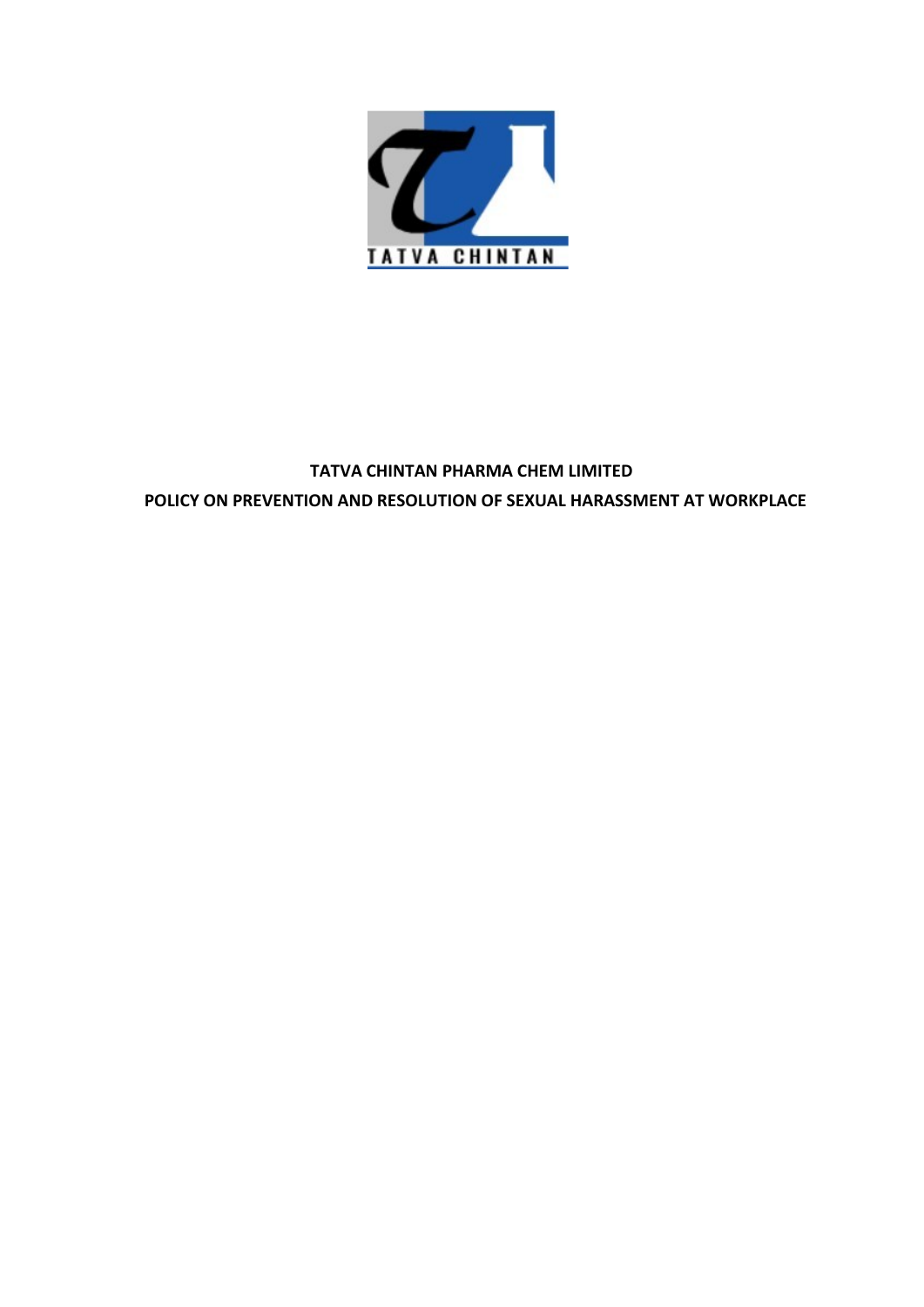# PREAMBLE

**PREAMBLE**<br> **EXECUTE:**<br>
Tatva Chintan Pharma Chem Limited ("Tatva Chintan Pharma Chem Limited/Company") is committed<br>
to create a healthy working environment that enables its employees to work without fear of prejudice,<br>
g **PREAMBLE**<br> **PREAMBLE**<br>
to create a healthy working environment that enables its employees to work without fear of prejudice,<br>
gender bias and sexual harassment. The Company has zero tolerance for sexual harassment and<br>
be **PREAMBLE**<br>Tatva Chintan Pharma Chem Limited ("Tatva Chintan Pharma Chem Limited/Company") is committed<br>to create a healthy working environment that enables its employees to work without fear of prejudice,<br>gender bias and **PREAMBLE**<br> **Example 15 Transmit Company** Chemeter a hall thy working environment that enables its employees to work without fear of prejudice,<br>
gender bias and sexual harassment. The Company has zero tolerance for sexual **PREAMBLE**<br>
Tatva Chintan Pharma Chem Limited ("Tat**va Chintan Pharma Chem Limited/Company**") is committed<br>
to create a healthy working enviroment that enables its employees to work without fear of prejudice,<br>
gender bias **EREAMBLE**<br> **EXEMBELE**<br> **EXEMBEL EXEL TRANSMELE**<br> **EXEL TRANSMELE**<br> **EXEL TRANSMELE**<br> **EXEL TRANSMELE**<br> **EXEL TRANSMELE**<br> **EXEL TRANSMELE**<br> **EXEL TRANSMELE**<br> **EXEL TRANSMELE**<br> **EXEL TRANSMELE**<br> **EXEL TRANSMELEVE TO THE COM PREAMBLE**<br>Tatva Chintan Pharma Chem Limited ("Tatva Chintan Pharma Chem Limited/Company") is committed<br>for create a healthy working environment that enables its employees to work without fear of prejudice,<br>gender bias and employees treat each other with courtesy, dignity and respect irrespective of their gender, race, caste, **PREAIMBLE**<br>
Tatva Chintan Pharma Chem Limited ("Tatva Chintan Pharma Chem Limited/Company") is committed<br>
to create a healthy working environment that enables its employees to work without fear of prejudice,<br>
Believes tha **EREAMBLE**<br>Tatva Chintan Pharma Chem Limited ("Tatva Chintan Pharma Chem Limited/Company") is committed<br>to create a healthy working environment that enables its employees to work without fear of prejudice,<br>gender bias and **EREAMBLE**<br>
Tatva Chintan Pharma Chem Limited ("Tatva Chintan Pharma Chem Limited/Company") is committed<br>
to create a healthy working environment that enables its employees to work without fear of prejudice,<br>
Believes that **EXELMBLE**<br>
Tatva Chintan Pharma Chem Limited (**Tatva Chintan Pharma Chem Limited/Company**") is committed<br>
to create a healthy working environment that enables its employees to work without fer of prejudice,<br>
gender bias a **PREAMBLE**<br>
Tatva Chintan Pharma Chem Limited (**"Tatva Chintan Pharma Chem Limited/Company**") is committed<br>
to create a healthy working environment that enables its employees to work without fear of prejudice,<br>
Believes th Tatva Chintan Pharma Chem Limited ("**Tatva Chintan Pharma Chem Limited/Company**") is committed create a healthy working environment that enables its employees to work without fear of prejudic<br>gender bias and excula harassm

Concursor to the Company and the Company has zero tolerance for sexual harassment and<br>believes that all employees of the Company has zero tolerance for sexual harassment and<br>believes that all employees of the Company have External and make Tatva Chintan Pharma Chem Limited a workplace and interest in the varianty of the Company have the right to be treated with dignity. Sexual sharesment at the work place of order than work place if involvi Concerting that in expresses of the compary inter their enter hay the concerned their department their department their definition of their concerns in the strictly prohibited by the Company.<br>This Policy has also been form management via the Internal Complaint Committee formed for this purpose. This purpose is a state when the state of the company.<br>This Policy has also been formulated to create and maintain a safe working environment where a

immediately.

This Policy has also been formulated to create and maintain a safe working environment where all<br>employest reat a chi other with courtey, dignity and respect irrespective of their gender, race, caste,<br>creed, religion, plac may one, was sussed to the members of certain state and manusian is anti-monder the members that can be them attention of the members trace caste, religion, place of origin, secured, religion and principlition, disability, erieved concurrence time comparison of the comparison of the constrained to the prosible in the hinterachy, employees in the Company are entitled to work in an environment free from any form of biferrachy. Employees in the victimization of the employee who is complaining or the alleged harasser that may result, a set that may form of discrimination or conduct which can be considered harassing, coercive, or disruptive.<br>This Policy extends to complaint. In **POLICY OBJECTIVE AND STATEMENT**<br>The purpose of this policy is to foster a respectful workplace through the prevention and prompt<br>resolution of harassment and make Tatva Chintan Pharma Chem Limited a workplace which fig 1. POLICY OBJECTIVE AND STATEMENT<br>The purpose of this policy is to foster a respectful workplace through the prevention and prompt<br>resolution of harassment and make Tarva Chintan Pharma Chem Limited a workplace which figur The purpose of this policy is to foster a respectful workplace through the prevention and prompt<br>resolution of harassment and make Tatva Chintan Pharma Chem Limited a workplace which figures as<br>a satisfactory place for Emp The purpose of this policy is to foster a respectful workplace through the prevention and prompt<br>resolution of harassment and make Tatva Chintan Pharma Chem Limited a workplace which figures as<br>a satisfactory place for Emp From the proton of harassment and make Tatus of the thermal Chem limited a workplace which figures as astisfactory place for Employees to have their genuine concerns being looked into by the management via the linteral Com The workplace includes:<br>
The workplace of this mumde include to the commutive formed for this purpose.<br>
We at Tatva Chintan Pharma Chem Limited are committed towards giving every emplo<br>
fair hearing on issues encountered b The number of the member of the member of the presentation of the section of the Theorem in the comparison of the member on issues encountered by them at the workplace with special attention to sexual barassment. Tatva Chi We at Tatva Chintan Pharma Chem Limited are committed towards giving every employee a just and<br>fair hearing on issues encountered by them at the workplace with special attention to sexual<br>tharassment. Tatva Chintan Pharma We at rative cuntural ratinian cheir unimited are committed unvarias going every ering on issues encountered by them at the workplace with special attention to sexual<br>fair hearing on issues encountered by them at the workp Inal meaning on Issues encountere of the workplace entity of the workplace with special attention to sexual transment. Tatva Chintan Pharma Chem Limited will take very serious disciplinary action against any victimization

# 2. APPLICATION

In the solution of the employee who is complaining or the alleged harasser that may result from a complaint.<br>
2. APPLICATION<br>
2. APPLICATION<br>
This policy applies to all employees of all departments/ divisions and business victimization of the employee who is complaining of the anteged natasser that may result from a<br>complaint.<br>
2. **APPLICATION**<br>
This policy applies to all employees of all departments/ divisions and business verticals of Tat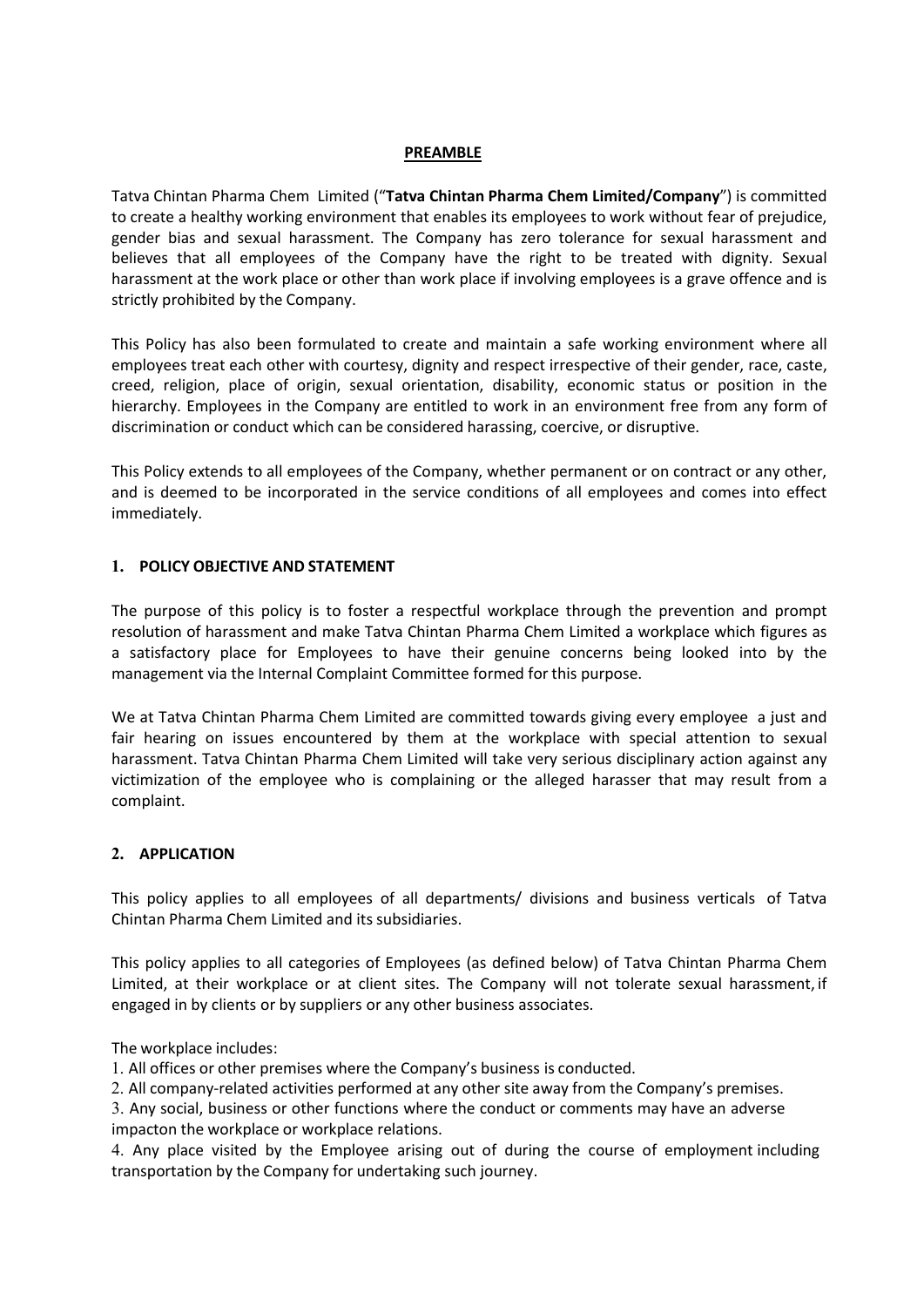# 3. DEFINITIONS

2013.

"<br>"Act" means Sexual Harassment of Women at Workplace (Prevention, Prohibition and Redressal) Act,<br>"Aggrieved Woman" means a woman of any age, in relation to the workplace whether employed or<br>not, who alleges to have been

"<br>
"Act" means Sexual Harassment of Women at Workplace (Prevention, Prohibition and Redressal) Act,<br>
"Aggrieved Woman" means a woman of any age, in relation to the workplace whether employed or<br>
"Complaint" is meant to con **THE SET ALLET SERVIT CONDET SERVIT CONDET ALLET SERVIT AND SET ALLET SEXUAL SPACE "ARRIT CONDET SEXUAL SPACE"**<br>The space of Act, who alleges to have been subject to any act of sexual harassment by the respondent.<br>"Complai **"Act"** means Sexual Harassment of Women at Workplace (Prevention, Prohibition and Redressal) Act,<br>"A**ct"** means Sexual Harassment of Women at Workplace (Prevention, Prohibition and Redressal) Act,<br>"A**ctyle "Actyle"** is me **S.**<br> **CACT CACT CACT CACT CACT CACT CACT CACT CACT CACT CACT CACT CACT CACT CACT CACT CACT CACT CACT CACT CACT CACT CACT CACT CACT CACT CACT CACT CACT CACT CACT** Committee. "Conciliation" a process to resolve conflict/complaint by the Internal Complaints Committee on the

**Specific request of the aggrieved employee in the manner (Prevention, Prohibition and Redressal) Act,**<br> **"Aggrieved Woman"** means a woman of any age, in relation to the workplace whether employed or<br> **"Complaint"** is mean **Solution**<br> **Show "Act"** means Sexual Harassment of Women at Workplace (Prevention, Prohibition and Redressal) Act,<br> **"Aggrieved Woman"** means a woman of any age, in relation to the workplace whether employed or<br> **"Complai** "Act" means Sexual Harassment of Women at Workplace (Prevention, Prohibition and Redressal) Act,<br>2013.<br>
"Aggrieved Woman" means a woman of any age, in relation to the workplace whether employed or<br>
"Complaint" is meant to "Act" means Sexual Harassment of Women at Workplace (Prevention, Prohibition and Redressal) Act,<br>2013.<br>"Aggrieved Woman" means a woman of any age, in relation to the workplace whether employed or<br>not, who alleges to have b "Agrieved Woman" means a woman of any age, in relation to the workplace whether employed or<br>
"Complaint" is meant to construed, defined, understood and interpreted as a formal allegation of<br>
"Complaint" is meant to constru

"Aggrieved Woman" means a woman of any age, in relation to the workplace whether employed or<br>not, who alleges to have been subject to any act of sexual harassment by the respondent.<br>"Complaint" is meant to construed, defin not, who alleges to have been subject to any act of sexual harassment by the respondent.<br>"Complaint" is meant to construed, defined, understood and interpreted as a formal allegation of<br>Harassment submitted in writing or o "Complaint" is meant to construed, defined, understood and interpreted as a formal allegation of Harassment submitted in writing or otherwise by the Aggrieved Woman to the Internal Complaint Committee.<br>
"Conciliation" a pr "Complaint" is meant to construed, defined, understood and interpreted as a formal allegation of<br>Harassment submitted in writing or otherwise by the Aggrieved Woman to the Internal Complaint<br>Committee.<br>Tomplitation" a proc "Complaint" is meant to construed, defined, understood and interpreted as a formal allegation of<br>
"Harassment submitted in writing or otherwise by the Aggrieved Woman to the Internal Complaint<br>
Comciliation" a process to r Harassment tushmitted in writing or otherwise by the Aggrieved Woman to the Internal Complaint<br>
"Conciliation" a process to resolve conflict/complaint by the Internal Complaints Committee on the<br>
"Specific request of the a Committee.<br>
"Conciliation" a process to resolve conflict/complaint by the Internal Complaints Committee<br>
specific request of the aggrieved employee in the manner provided under the Act.<br>
"**Employee**" means a person employe "Conciliation" a process to resolve conflict/complaint by the internal Complaints Committee on the psecific request of the aggreved employed at a workplace for any work on regular, temporary, ad hoc or "Employee" means a p specific request of the aggrieved employee in the manner provided under the Act.<br>"**Employee**" means a person employed at a workplace for any work on regular, temporary, ad hoc or<br>daily wage basis, either directly or throug "**Employee**" means a person employed at a workplace for any work on regular, temporary, ad hoc or daily wage basis, either directly or through an agent, including a contractor, with or whithout the knowledge of the princip Entertative methods of the pricing of the divertigation of the method of the following a contractor, with or, with the shaded of the principal employer, whether for remuneration or not, or working on a voluntary basis or o whowever of the principal means in constration to the solution of the shall photon contents of the stems of employment are express or implied and includes a co-<br>worker, a contract worker, probationer, trainee, apprentice o some or encarrance, interesting or encarrace consideration of entance or entangles. The experiment of the detector, a contract worker,' probationer, trainee, apprentice or called by any other such person or persons in the "Harassment" is any improper conduct by an individual, that is directed at and offensive to another<br>person or persons in the workplace, and that the individual knew or ought reasonably to have known<br>would cause offence or "Harassment" is any improper conduct by an individual, that is directed at and offensive to another<br>person or persons in the workplace, and that the individual knew or ought reasonably to have known<br>would cause offence or son or persons in the workplace, and that the individual knew or ought reasonably to have known<br>son or persons in the workplace, and that the individual knew or ought reasonably to have known<br>titles, or causes personal hum solution are or form, it comprises any objectionable act, comment or display that demeans, it is titlets, or causes personal humilitation or embarrassment, and any at of intimidation or therat. It titles, hareas sersual hu on concerned triation or embarrassment, and any act of intimidation or the rat. It<br>titles, or causes personal humiliation or embarassment, and any act of intimidation or threat. It<br>titles, or causes personal humiliation or these, or causes personar inummatur or embeanisment, and any eac or intermeditional dides harassment within the meaning of the "Protection of Human Rights Act, 1993" and applicable mational and united nation's conventions Coursinate in unit of the meaning of the Fruction of romani nagrica Act, 1993 and applicant<br>errational and united nation's conventions and treaties. Harassment shall also include Sexual<br>assment as defined below.<br>ternal Com

- 
- 
- 
- 
-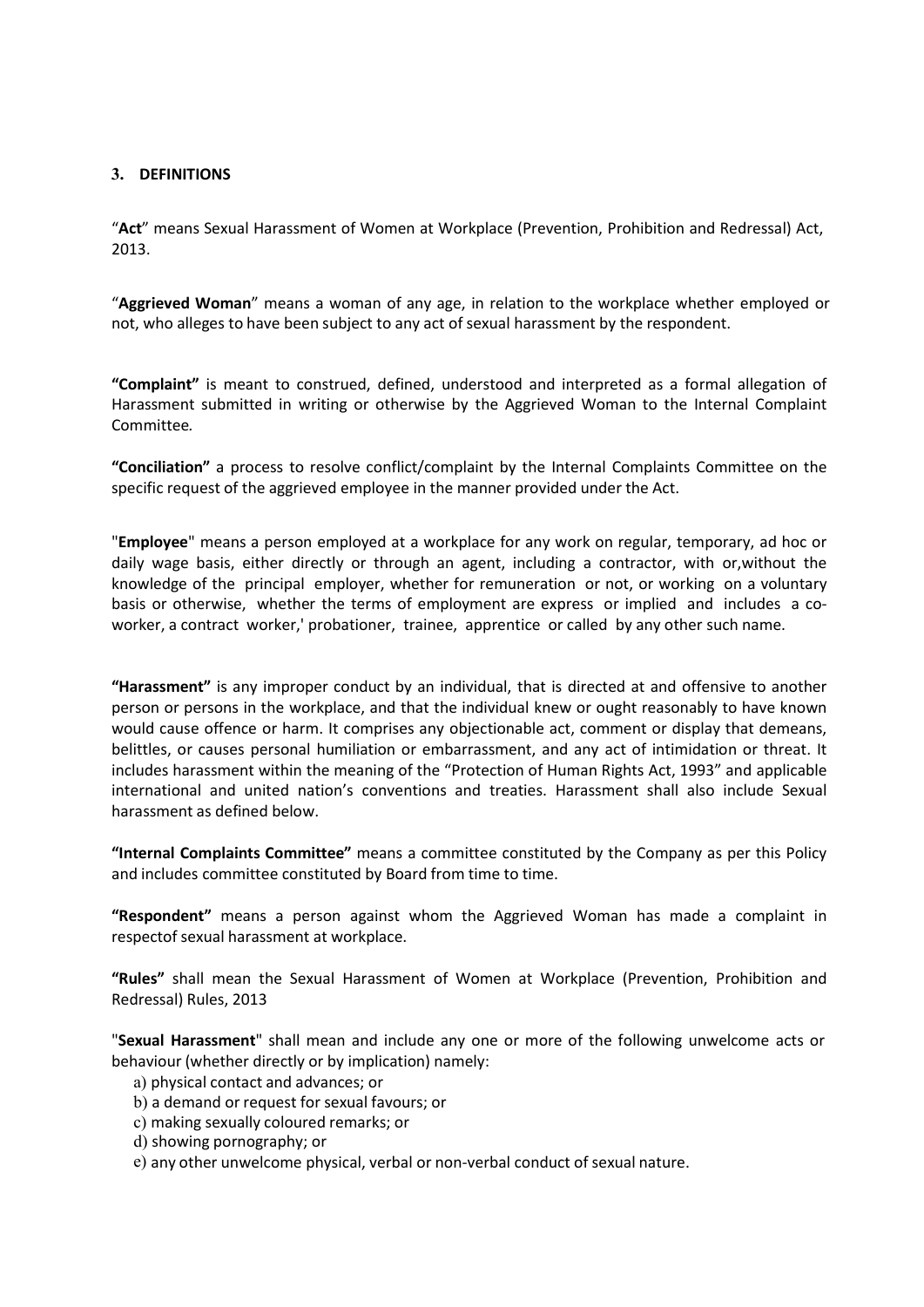- Sexual harassment also include any of the following:<br>
a) unwelcome sexual advances, requests or demand for sexual favours, either explicitly or implicitly,<br>
in return for employment, promotion, examination or evaluation of
- A)<br> **A)** unwelcome sexual advances, requests or demand for sexual favours, either explicitly or implicitly,<br>
in return for employment, promotion, examination or evaluation of a person towards any<br>
company activity;<br>
b) unw **I harassment** also include any of the following:<br>unwelcome sexual advances, requests or demand for sexual favours, either explicitly or implicitly,<br>in return for employment, promotion, examination or evaluation of a perso **I harassment** also include any of the following:<br>univelcome sexual advances, requests or demand for sexual favours, either explicit<br>in return for employment, promotion, examination or evaluation of a person<br>company activi **xual harassment** also include any of the following:<br>
a) unwelcome sexual advances, requests or demand for sexual favours, either explicitly or implicitly,<br>
in return for employment, promotion, examination or evaluation of **I harassment** also include any of the following:<br>unwelcome sexual advances, requests or demand for sexual favours, either explicitly or implicitly,<br>in return for employment, promotion, examination or evaluation of a perso **I harassment** also include any of the following:<br>
unwelcome sexual advances, requests or demand for sexual favours, either explicitly or implicitly,<br>
company activity;<br>
company activity;<br>
unwelcome sexual advances involvi **I harassment** also include any of the following:<br>unwelcome sexual advances, requests or demand for sexual favours, either explicitly or implicitly,<br>in return for employment, promotion, examination or evaluation of a perso **xual harassment** also include any of the following:<br>
a) unwelcome sexual advances, requests or demand for sexual favours, either explicitly or implicitly,<br>
in return for employment, promotion, examination or evaluation of **I harassment** also include any of the following:<br>
unwelcome sexual advances, requests or demand for sexual favours, either explicitly<br>
in return for employment, promotion, examination or evaluation of a person t<br>
company **xual harassment** also include any of the following:<br>
a) unwelcome sexual advances, requests or demand for sexual favours, either explicitly or implicitly,<br>
in return for employment, promotion, examination or evaluation of **I harassment** also include any of the following:<br>
unwelcome sexual advances, requests or demand for sexual favours, either explicitly or implicitly,<br>
in return for employment, promotion, examination or evaluation of a per **xual harassment** also include any of the following:<br>
a) unwelcome sexual advances, requests or demand for sexual favours, either explicitly or implicitly,<br>
in return for employment, promotion, examination or evaluation o **I harassment** also include any of the following:<br>
unvelocme sexual advances, requests or demand for sexual favours, either explicitly or implicitly,<br>
in return for employment, promotion, examination or evaluation of a per **Example 12**<br> **Example 12**<br> **Example 12**<br> **Example 12**<br> **Example 12**<br> **Example 12**<br> **Example 12**<br> **Example 12**<br> **Example 12**<br> **Example 12**<br> **Example 12**<br> **Example 12**<br> **Example 12**<br> **Example 12**<br> **Example 12**<br> **Example 12 Sexual harassment** also include any of the following:<br>
a) unvelcome sexual advances, requests or demand for sexual favours, either ex<br>
in return for employment, promotion, examination or evaluation of a per<br>
company acti All Stakeholders of Company of the Following:<br>
All state and diverse propulsed and for sexual favours, either explicitly or implicitly,<br>
in return for employment, promotion, examination or evaluation of a person towards a In return for employment, promotion, examination or evaluation of a person towards any<br>
company activity,<br>
unwelcome sexual advances involving verbal, on-weirbal, or physical conduct such as sexually<br>
scales of the constra convention that a sexual advances involving verbal, or physical conduct such as sexually<br>
coloured remarks, jokes, letters, phone calls, e-mail, gestures, showing of promography, lurid<br>
coloured remarks, jokes, letters, st
	-
	-
	-
	-

- 
- 
- 
- 
- 
- strace, physical contact or molestation, stalking, sounds, display of pictures, signs, verbal communication which offends the individuals sensibilities and affect her, his performance;<br>
c) eve teasing, innuendos and taunts communicated to all the particular to all the particular to all the particular to all the particular to all a conduct by a person in authority which creates the environment at workplace hostile or influmidating to a person at or conduct by a person in authority which creates the environment at workplace hostile or<br>intimidating to a person belonging to the other sex;<br>conduct of such an act at work place or outside in relation to an employee o Intimatating to a person belonging to the other sex;<br>
conduct of such an act at work place or outside in relation to an employee of the Company, or<br>
view eversa during the course of employment; and<br>
any unwelcome gesture b is outed to such a mact at work place or outside in relation to an employee of the Company, or<br>
vice versa during the course of employment; and<br>
any unwelcome gesture by an employee having sexual overtones.<br>
All Employees vice versa during the course of employment; and<br>any unwelcome gesture by an employee having sexual overtones.<br> **POLICY REQUIREMENTS**<br>
All Stakeholders of Company are strengthen for fostering a Harassment free work environm 4. POLICY REQUIREMENTS<br>
• All Stakeholders of Company are strengthen for fostering a Harassment free work environment<br>
• All Employees shall be informed of this policy during recruitment and by general publicity du<br>
the co • All Stakeholders of Company are strengthen for fostering a Harassment free work environment.<br>• All Employees shall be informed of this policy during recruitment and by general publicity during<br>the course of their employ • All stankolders of Company are stregtten for tostering a Herassment free work environment.<br>
• All Employees shall be informed of this policy during recruitment and by general publicity during<br>
the course of their employm Corrective action must be taken timely in all situations of Harassment and the same must be<br>
corrective action when parties involved in it.<br>
Harassment may result in corrective or disciplinary measures being taken, up to a Concurve action insist the train timely in an studiolis of radassment and the same<br>communicated to all the parties involved in it.<br>Harassment may result in corrective or disciplinary measures being taken, up to an<br>terminat

# 6. EXPECTATIONS

# A. EMPLOYEES

- 
- **CONTIFY CONSECT THE CONSECT THE CONSECT THE CONSECT THE CONSECT THE CONSECT THE CONSECT THE CONSECT THE CONSECT THE CONSECT THE CONSECT THE CONSECT THE CONSECT THE CONSECT THE CONSECT THE CONSECT THE CONSECT THE CONSECT** Transsistent into of respondent. Disciplinary or corrective measures may also be taken against the following: any manager who is avare of a Harassment stiustion and who fiels both, anyone who interferes with the resolution tentimitation of the splottent. Distaplined to the following any manager who is aware of a Harassment situation and who fails to take corrective action; anyone who interferes with the resolution of a complaint by threats, However, any manieger with the resolution of a complaint by threats, intimidation or action, anyone who interferes with the resolution of a complaint by threats, intimidation or retaliation; or anyone who files a complaint et aliation; or anyone who files a complaint that is frivolous or in bad faith.<br> **RESPONSIBILITY AND AUTHORITY**<br> **RESPONSIBILITY AND AUTHORITY**<br> **RESPONSIBILITY AND AUTHORITY**<br> **RESPONSIBILITY AND AUTHORITY**<br> **RESPONSIBILI**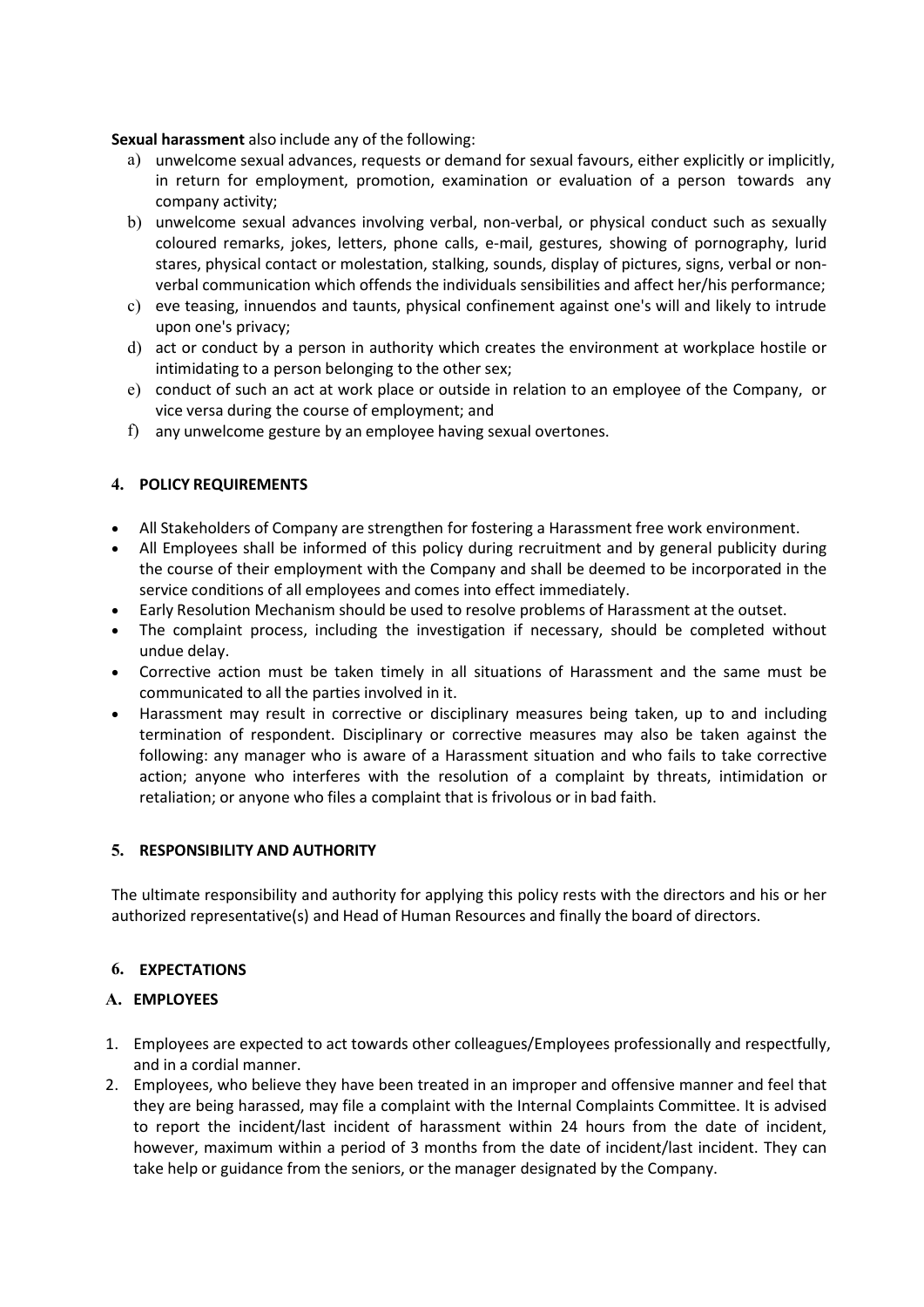- 3. Company shall try its best effort to take prompt action if Employees report an incident of<br>Harassment to their supervisor/manager or if necessary, to another appropriate manager, within 24<br>hours of incident or as soon a Company shall try its best effort to take prompt action if Employees report an incident of<br>Harassment to their supervisor/manager or if necessary, to another appropriate manager, within 24<br>hours of incident or as soon as p Company shall try its best effort to take prompt action if Employees report an incident of<br>Harassment to their supervisor/manager or if necessary, to another appropriate manager, within 24<br>hours of incident or as soon as p 4. They can expect to be treated without fear of embarrassment to their supervisor/manager or if necessary, to another appropriate manager, within 24<br>hours of incident or as soon as possible.<br>4. They can expect to be treat Company shall try its best effort to take prompt action if Employees report an incident of<br>Harassment to their supervisor/manager or if necessary, to another appropriate manager, within 24<br>hours of incident or as soon as p **S. Company shall try its best effort to take prompt action if Employees report an incident of Harassment to their supervisor/manger or if necessary, to another appropriate manager, within 24 hours of incident or as soon a** 1. Company shall try its best effort to take prompt action if Employees report an incident of Harassment to their supervisor/manager or if necessary, to another appropriate manager, within 24<br>hours of incident or as soon a Company shall try its best effort to take prompt action if Employees report an incident of Harassment to their supervisor/manager or if necessary, to another appropriate manager, within 24 hours of incident or as soon as p 2. Company shall try its best effort to take prompt action if Employees report an incident of<br>
Hourso fincident or as soon as possible.<br>
They can expect to be treated without fear of embarrassment or reprisal when dealing 3. Company shall try its best effort to take prompt action if Employees report an incident of Harassment to their supervisor/manger or if necessary, to another appropriate manager, within 24<br>hours of incident or as soon as
- 

- 
- 
- 
- 
- Company shall try its best effort to take prompt action if Employees report an incident of<br>Harassment to their supervisor/manager or if necessary, to another appropriate manager, within 24<br>hours of incident or as soon as p 3. Company shall try its best effort to take prompt action if Employees report an incident of harassment to their supervisor/manager or if necessary, to another appropriate manager, within 24<br>hours of incident or as soon a Company shall try its best effort to take prompt action if Employees report an incident of<br>Harassment to their supervisor/manager or if necessary, to another appropriate manager, within 24<br>nous of incident or as soon as po 5. Company shall try its best effort to take prompt action if Employees report an incident of<br>Harassment to their supervisor/manager or if necessary, to another appropriate manager, within 24<br>hours of incident or as soon a
- Company shall try its best effort to take prompt action if Employees report an incident of the sussement to their supervisor/manager or if necessary, to another appropriate manager, within 24<br>They can expect to be treated Company shall try its best effort to take prompt action if Employees report an incident of<br>Harassment to their supervisor/manager or if necessary, to another appropriate manager, within 24<br>hours of incident or as soon as p 6. Compains shall try its best effort to take prompt action it rempoyes report an incident of the supervisor/manager or if necessary, to another appropriate manager, within 24<br>hours of incident or as soon as possible.<br>Hava Harassment to their supervisor/manager or it necessary, to another appropriate manager, within 24<br>They can expect to be treated without fear of embarrassment or reprisal when dealing with a<br>They can expect to be treated wi nouts of incident or as soosona spossible.<br>They can expect to be treated without fear of embarrassment or reprisal when dealing with a<br>Harassment situation or involved in the resolution of a complaint via Internal Complain Iney can expect to be treated without tear of empararssment or reprisal when dealing with a<br>Harassment situation or involved in the resolution of a complaint via Internal Complaint Committee.<br>COMPLAINANTS, RESPONDENTS AND Harassment situation or involved in the resolution or a complaint via internal complaint committee.<br>
Complainants, respondents and witnesses are expected to provide information as required in the<br>
steps noted under "Compla **3. COMPLAINANTS, RESPONDENTS AND WITNESSES**<br>
.. Complainants, respondents and witnesses are expected to provide information as required in the<br>
steps noted under "Complaint Process".<br>
7. They are required to fully co-oper . Complainants, respondents and witnesses are expected to provide information as required in the steps noted under "Complaint Process".<br>
They are required to fully co-operate in the Complaint Process as and when called upo Complainants, respondents and withreasses are expected to provide information as required in the system of the Complaint Process".<br>
They are exircly required to fully co-operate in the Complaint Process as and when called steps noted under "Complaint Process".<br>
2. They are required to fully co-operate in the Complaint Process as and when c<br>
1. They are strictly required to limit the discussion of the complaint or any n'<br>
1. They are strictl ney are stricty required to limit the discussion of the companit or any matter pertaining to the<br>complaint to only those who need to know and/or Internal Complaint Committee.<br>They may review their statement as recorded by They may review their statement as rectorios by the investigator, to commit its accuracy, prior to the final report being submitted, subject to only necessary modification.<br>
Complainants and respondents will receive inform me man report being sountinets, assuest to only receives information.<br>Complainants and respondents will receive information related to the complaint in writing,<br>changing allegations, as noted in the steps below, under "Com From the member of the cause of the member of the state of the member of the member of the member of the member from among the member of the member of particles of procedural fairness.<br>
Complainants and respondents may rev who the principles of procedural namess.<br>
Complainants and respondents may review a copy of the draft report followed by the Internal<br>
Complainants committee, who after receiving such request applies his mind to judge if i

- 
- Complaints Committee, who after receiving such request applies his mind to judge if it would be interested of justice to accede to such request. They will be informed of the outcome of the investigation and will receive a We metrain complaints Committee.<br>
INTERNAL COMPLAINT COMMITTEE<br>
Sider and redress complaints of Harassment. The Presiding Officer and Members of the Committee<br>
tisider and redress complaints of Harassment. The Presiding Of ittee has been constituted by the Management called the Internal Complaints Committee to<br>and redress complaints of Harassment. The Presiding Officer and Members of the Committee<br>bilows:<br>more presiding Officer who shall be ntitee nass been constituted by the Management called the internal Complaints Committee to<br>and rediess complaints of Harassment. The Presiding Officer and Members of the Committee<br>clubos:<br>two employee members preferably co employees; Governow as follows:<br>
(ii) Two employee members preferably committed to the cause of women or who have<br>
sexperiencein social work or have legal knowledge; and<br>
(iii) One member from amongst Non-Government Organization or A The Presiding Officer who shall be a senior level woman employee of the Company;<br>Two employee members preferably committed to the cause of women or who have<br>reinecein social work or have legal knowledge; and<br>One member fro Recommend approace members preferably committed to the cause of women or who have experiencein social work or have legal knowledge; and<br>(iii) One member from amongst Non-Government Organization or Association committed to
	- harassment;
	-
	-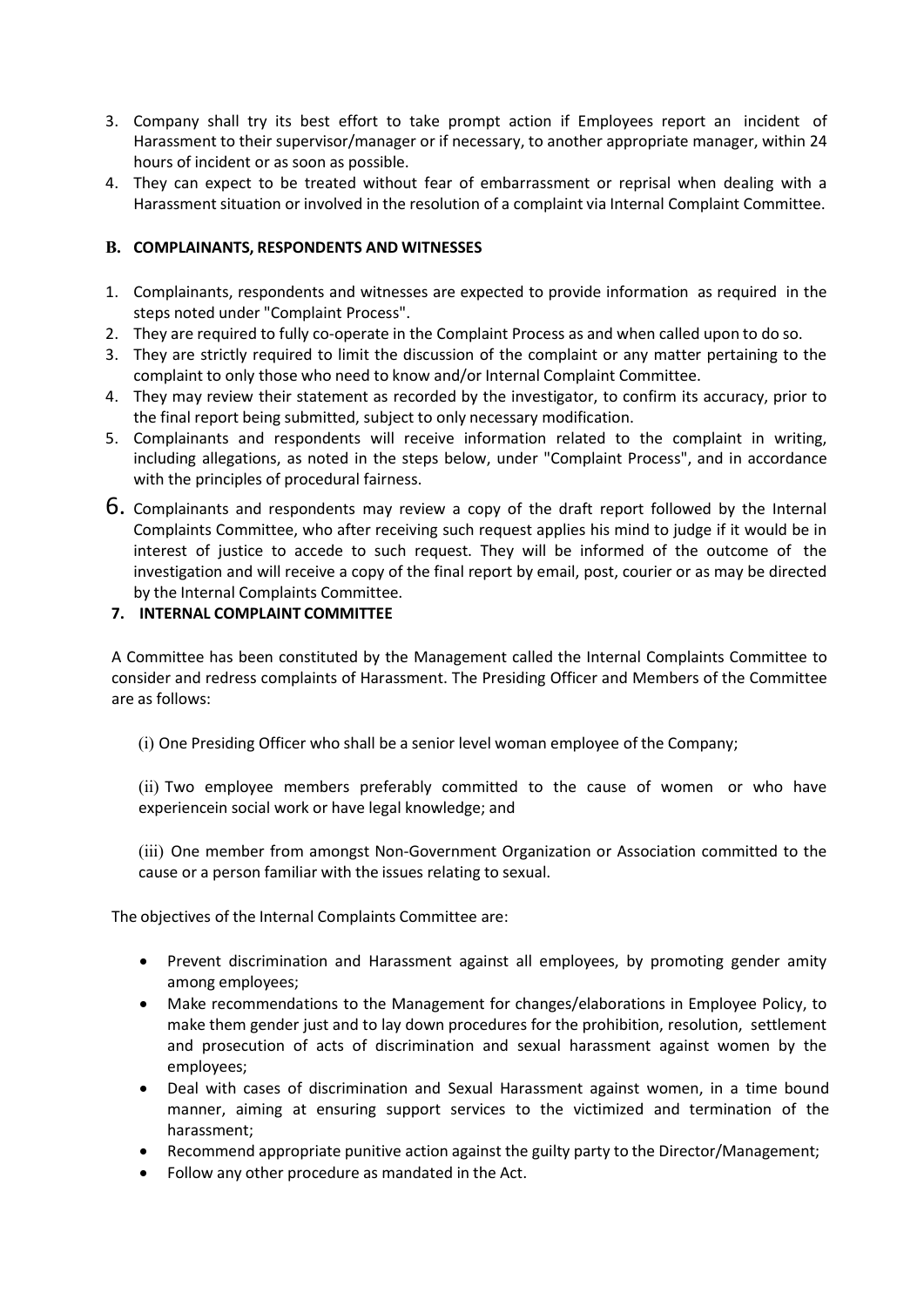

- member of the Complaints Committee, as the case may be, shall render reasonable and complaint is complaint of the Complaint of the Complaints Committee in The Complaints Committee in The Complaints Committee in the complai Any and the employee to making the complaint in writing. The Complaint of the sade of the complement of the complement of the employee who feels and is being harassed, sexually or otherwise, directly or indirectly, may sub **Exception of the monthland in writing, extend to the time limit in the served in writing within 24 hours from the ether simulation of the time limit of the served in the time limit of the time limit of the served in the d** Example the method of the method of the method of the method of the method of the method of the method of the method of the method of the method of the method of the method of the woman from the date of incident/last incid period. **Example 12**<br> **Example 12**<br> **Example 12**<br> **Example 12**<br> **Example 12**<br> **Example 12**<br> **Example 12**<br> **Example 12**<br> **Example 12**<br> **Example 12**<br> **Example 12**<br> **Example 12**<br> **Example 12**<br> **Example 12**<br> **Example 12**<br> **Example 12** Appeal to a Court/<br>
Tribunal<br>
Any aggrieved employee who feels and is being harassed, sexually or otherwise, directly or<br>
indirectly, may submit a complaint of the alleged incident to the Internal Complaints Committee in<br> Appeared employee who feels and is being harassed, sexually or otherwise, directly<br>indirectly, may submit a complaint of the alleged incident to the Internal Complaints Committee<br>writing within 24 hours from the date of in Any aggrieved employee who feels and is being harassed, sexually or otherwise, dindirectly, may submit a complaint of the alleged incident to the Internal Complaints Com<br>midirectly, may submit a complaint of the alleged in Any aggrieved employee who feels and is being harassed, sexually or otherwise, directly or<br>indirectly, may submit a complaint of the alleged incident to the Internal Complaints Committee in<br>primiting within 24 hours from t Any aggrieved employee who feels and is being harassed, sexually or otherwise, directly<br>indirectly, may submit a complaint of the alleged incident to the Internal Complaints Committee<br>invirting within 24 hours from the dat indirectly, may submit a complaint of the alleged incident to the Internal Complaints Committee in<br>twitting within 24 hours from the date of incident, however, maximum within a period of 3 months<br>from the date of incident/ writing whilin 24 hours from the date of incident, however, maximum within a period of 3 months<br>from the date of incident/last incident. The aggreeved employee shall submit six copies of<br>the complaint along with the suppor trom the date of incident/last incident. The aggrieved employee shall submit six copies of the withesess.<br>Provided that where such a complaint cannot be made in writing, the Presiding Officer or any<br>permeher of the Complai complaint along with the supporting documents and name and addresses of the withesest<br>Provided that where such a complaint cannot be made in writing, the Presiding Officer or any<br>member of the Complaints Committee, as the Provided that where such a complaint cannot be made in writting, the Presiding Officer or any person are more between the employee for making the complaint in writing. The Complaints Committee, for reasons to be the emplo the employee for making the complaint in writing. The Complaints Committee, for reasons to be<br>recorded in writing, extend the time limit not exceeding three months, if satisfied that the<br>eircumstances were such which preve recorded in writing, extend the time limit not exceeding three months, if satisfied that the corder order of their provented the woman from filing a complaint within the said period.<br>Where the aggrieved employee is unable
- -
	-
	-
	-
	-
	-
	-

consent.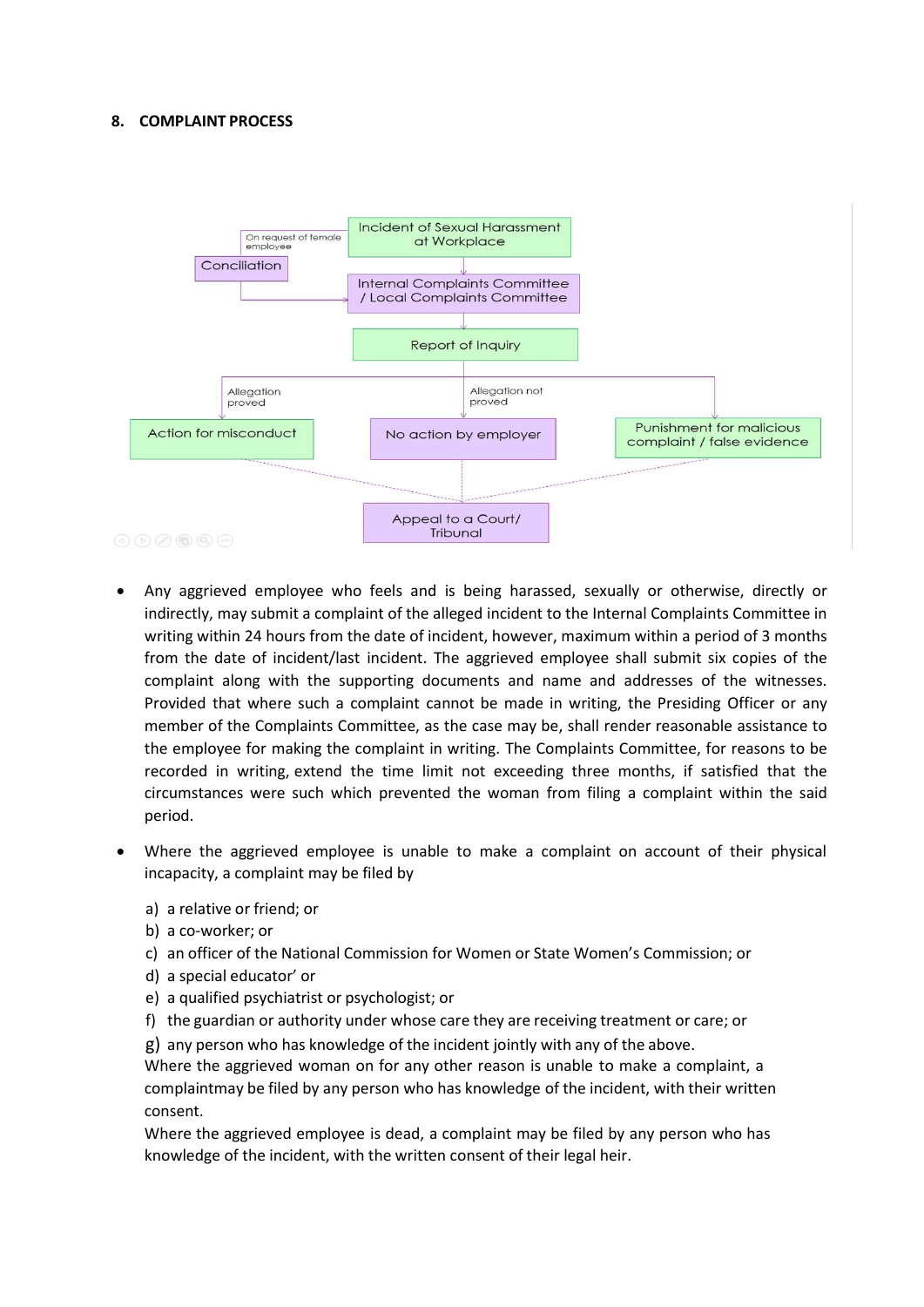- Internal Complaints Committee on receipt of such written complaint, may, if required, ask the<br>
Integrieved person to furnish additional information about the alleged harassment.<br>
Integrals Complaint of person authorized on • Internal Complaints Committee on receipt of such written complaint, may, if required, ask the aggrieved person to furnish additional information about the alleged harassment.<br>
• The Complainant or person authorized on th Internal Complaints Committee on receipt of such written complaint, may, if required, ask the aggrieved person to furnish additional information about the alleged harassment.<br>The Complainant or person authorized on their b
- 
- ternal Complaints Committee on receipt of such written complaint, may, if required, ask the garieved person to furnish additional information about the alleged harassment.<br>
he Complainant or person authorized on their beha al Complaints Committee on receipt of such written complaint, may, if required, ask the<br>ved person to furnish additional information about the alleged harassment.<br>
omplainant or person authorized on their behalf as per abo ternal Complaints Committee on receipt of such written complaint, may, if required, ask the<br>grieved person to furnish additional information about the alleged harassment.<br>The complainant or person authorized on their behal al Complaints Committee on receipt of such written complaint, may, if required, ask the<br>ved person to furnish additional information about the alleged harassment.<br>Supporting documents of the person authorized on their beha
	-
	-
- ternal Complaints Committee on receipt of such written complaint, may, if required, ask the ggrieved person to furnish additional information about the alleged harassment.<br>
The Complainant or person authorized on their beh al Complaints Committee on receipt of such written complaint, may, if required, ask the<br>ved person to furnish additional information about the alleged harassment.<br>
Emplainant or person authorized on their behalf as per abo ternal Complaints Committee on receipt of such written complaint, may, if required, ask the ggrieved person to furnish additional information about the alleged harassment.<br>
The Complainant or person authorized on their beh al Complaints Committee on receipt of such written complaint, may, if required, ask the<br>ved person to furnish additional information about the alleged harassment.<br>Complainant or person authorized on their behalf as per abo al Complaints Committee on receipt of such written complaint, may, if required, ask the<br>ved person to furnish additional information about the alleged harassment.<br>Complainant or person authorized on their behalf as per abo ternal Complaints Committee on receipt of such written complaint, may, if required, ask the gareved person to furnish additional information about the alleged harassment.<br>
The Complainant or person authorized on their beha at compaints Committee on receipt or such written compianin, may, ir required, ask the<br>eved person to furnish additional information about the alleged harassment.<br>
simplainant or person authorized on their behalf as per ab even person to turnish additional information about the alieged narassment.<br>Complainant or person authorized on their behalf as per above provision, shall make a<br>aint to the Internal Complaints Committee through following Examplainant or person authorized on their benal as per above provision, shall make a<br>completant or person authorizes on their period format a per above provision, shall make a<br>a. Copy of complaint in the prescribed format a. Copy of complaint in the prescribed format along with supporting documents and names<br>and address of witness shall be sent to Internal Complaints Committee.<br>
b. On receipt of such complaint, Internal Complaints to the Re Copy or compiant in the prescribed format along with supporting documents and names<br>and address of witness shall be sent to internal Complaints Committee.<br>On receipt of such complaint, Internal Complaints Committee shall p b. On receipt of such complaint, Internal Complaints Committee shall provide a copy along<br>with supporting documents of such complaints to the Respondent within 7 working days<br>c. Respondent shall file reply within 10 workin
	-

- 
- 
- members including the presiding officer.<br>
The committee same provide a copy along with<br>
units upporting documents of such complaints to the Respondent within 7 working days<br>
c. Respondent shall file reply within 10 working Consectative meanings, without sumitable.<br>
1. The Internal Committee must complete its investigation within a period 90 d.<br>
1. The parties shall not be allowed to bring any legal practitioner to representany stage of the p
- c. Mesponent shall me reply within 10 working ags or receipt of the complaint along with<br>
Its of documents, names and addresses of witherses<br>
d. Internal Complaints committee shall investigate in detail into the matter of st or documents, names and addresses or witnesses<br>
d. Internal Complaints Committee shall have the right to call the person against whom the<br>
complaint is made or any other witnesses as when necessary.<br>
e. Internal Commila In methal Complaints Committee shall that we the right to call the person against whom the<br>complaint is made or any other witheseses as when necessary.<br>
c. Internal Complaints Committee shall have the right to terminate th correlation on the completers are with the right to terminate the applicate particles. The provision of the complete its investigation within a period 90 days.<br>
g. The Internal Committee must complete its investigation wit Fire uction of the complaint, it to response the computer of complainant emials absent for some<br>consective hearings, without sufficient cause.<br>
f. The Insternal Committee must complete its investigation within a period 90
- 

g. The parties shall not be allowed to bring any legal practitioner to represent them in their<br>caseat any stage of the proceedings before the Internal Complaints Committee.<br>
h. For conducting the inquiry, the quorum of the Considering the proceedings before the Internal Complaints Committee.<br>
1. For conducting the inquiry, the quorum of the Internal Complaints Committee shall be of 3<br>
1. The Committee may, before initiating an inquiry and at h. For conducting the inquiry, the quorum of the Internal Complaints Committee shall be of 3<br>members including the presiding officer.<br>The Committee may, before initiating an inquiry and at the request of the aggrieved empl h. For conducting the inquiry, the quorum of the Internal Complaints Committee shall be of 3<br>members including the presiding officer.<br>The Committee may, before initiating an inquiry and at the request of the aggrieved empl members including the presiding officer.<br>The Committee may, before initiating an inquiry and at the request of the aggrieved employee<br>settement shall be made the basis of such conciliation.<br>If the conciliation proceedings The Committee may, before initiating an inquiry and at the request of the aggrieved employee<br>stake steps to settle the matter between them through conciliation provided that no monetary<br>settlement shall be made the basis o Ine Committee may, betore instanting an inquiry and at the request or the aggrieved employes<br>take steps to settle the matter between them through conciliation provided that no monetary<br>settlement shall be made the basis of take steps to estite the matter between them through conciliation provided that no monetary<br>settlement shall be made the basis of such conciliation.<br>If the conciliation proceedings fall or if no conciliation was requested, settlement shall be made the basis of such conciliation.<br>If the conciliation proceedings fail or if no conciliation was requested, the Committee shall<br>cocoluct an inquiry and complete the same within 90 days from receipt o If the conciliation proceedings fail or if no conciliation was requested, the Committee shall<br>conduct an inquiry and complete the same within 90 days from receipt of the complaint in<br>accordance with the provisions of the a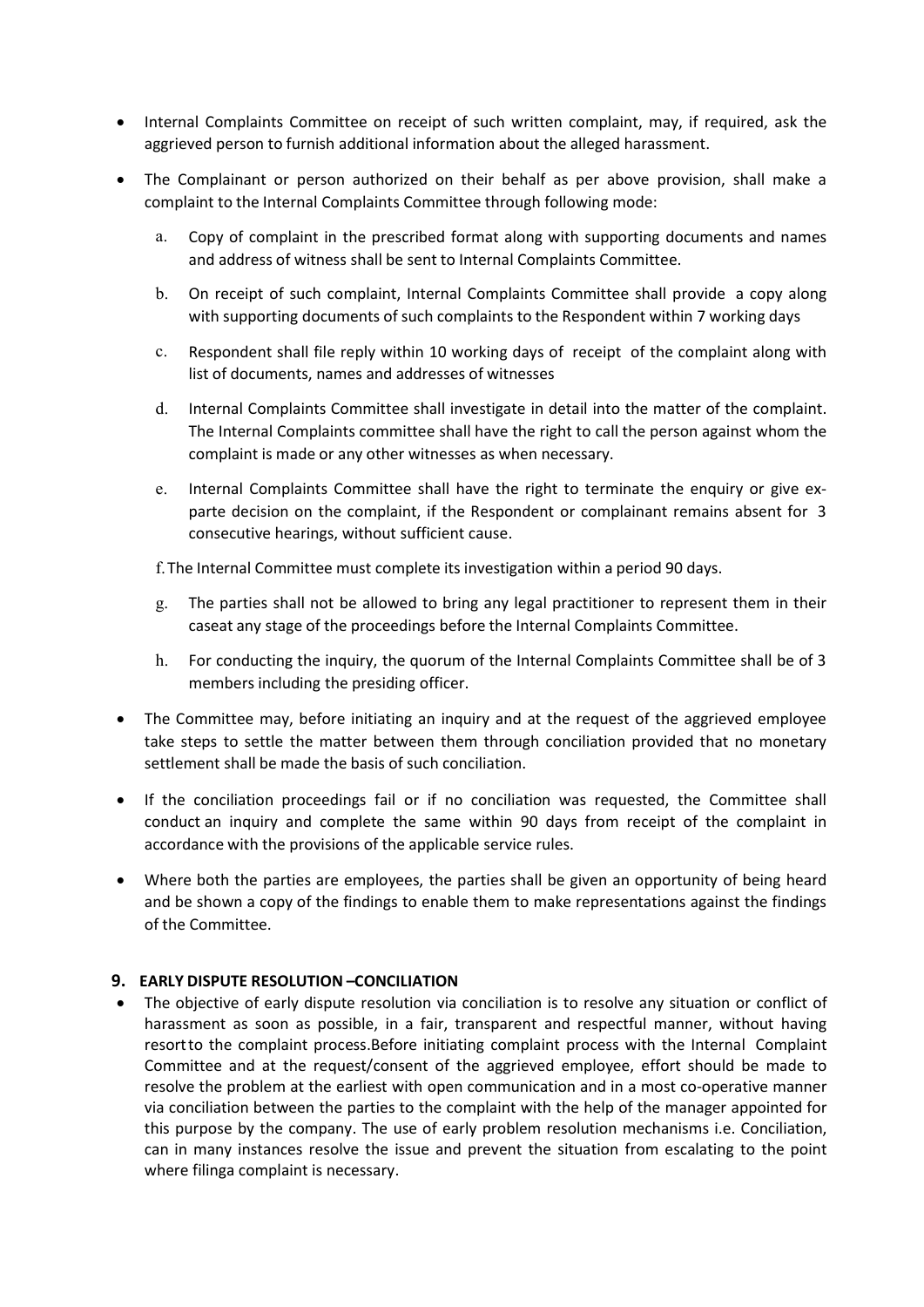# Process

- 
- 
- **1.** The complainant reports a complaint in writing to the appointed manager if referred by<br>the laternal Complaints Committee.<br>2. Appointed manager addresses the situation and investigates the complaint.<br>3. Appointed manag **Example 12**<br>The complainant reports a complaint in writing to the appointed manager if referred by<br>theInternal Complaints Committee.<br>Appointed manager addresses the situation and investigates the complaint.<br>Appointed mana **2.** The complainant reports a complaint in writing to the appointed manager if referred by<br>the internal Complaints Committee.<br>2. Appointed manager addresses the situation and investigates the complaint.<br>3. Appointed manag
- 
- 
- **Example 1.** The complainant reports a complaint in writing to the appointed manager if referred by<br>
the Internal Complaints Committee.<br>
2. Appointed manager addresses the situation and investigates the complaint.<br>
3. Appo SSEE The complainant reports a complaint in writing to the appointed manager if referred by<br>the Internal Complaints Committee.<br>Appointed manager addresses the situation and investigates the complaint.<br>Appointed manager pro **OCESS**<br>
1. The complainant reports a complaint in writing to the appointed manager if referred by<br>
2. Appointed manager addresses the situation and investigates the complaint.<br>
2. Appointed manager addresses the situation **OCESS**<br>
1. The complainant reports a complaint in writing to the appointed manager if referred by<br>
2. Appointed manager addresses the stuation and investigates the complaint.<br>
3. Appointed manager adresses the situation a **COCESS**<br>
1. The complainant reports a complaint in writing to the appointed manager if referred by<br>
2. Appointed manager addresses the situation and investigates the complaint.<br>
3. Appointed manager provides opportunity t **Example 12**<br>The complainant reports a complaint in writing to the appointed manager if referred by<br>the<br>Inteparties and Complaints Committee.<br>Appointed manager provides opportunity to all parties (complainant, respondent, Signtle complainant reports a complaint in writing to the appointed manager if referred by<br>the<br>lenternal Complaints Committee.<br>Appointed manager arddresses the situation and investigates the complaint.<br>Appointed manager pr is<br>
in complainant reports a complaint in writing to the appointed manager if referred by<br>
Appointed manager ardresses the situation and investigates the complaint.<br>
Appointed manager provides opportunity to all parties (c recorded to the aggrieved Employee and respondent metrics.<br>When the complaints committee.<br>Appointed manager addresses the situation and investigates the complaint.<br>Appointed manager provides opportunity to all parties (com **1.** The complainant reports a complaint in writing to the appointed manager if referred by<br>
2. Appointed manager addresses the situation and investigates the complaint.<br>
2. Appointed manager provides opportunity to all pa **OCESS**<br>
1. The complainant reports a complaint in writing to the appointed manager if referred by<br>
thelnternal Complaints Committee.<br>
2. Appointed manager advesses the situation and investigates the complaint.<br>
4. probint **Example 18**<br> **Example 11**<br> **Example 11**<br> **Example 11**<br> **Example 12**<br> **Example 12**<br> **Example 12**<br> **Appointed manager addresses the situation and investigates the complaint.**<br> **Appointed manager provides opportunity to all** 1. The complainant reports a complaint in writing to the appointed manager<br>the leftermal Complaints Committee.<br>
2. Appointed manager provides opportunity to all parties (complainant, respo<br>
13. Appointed manager provides o 1. The complaints reports a complaint in writing to the appointed manager if referred by<br>
2. Appointed manager addresses the situation and investigates the complaint.<br>
3. Appointed manager provides opportunity to all parti the metrical complaints Committee.<br>
The population and providing the stuation and investigates the complainant, respondent, witness)<br>
3. Appointed manager provides opportunity to all parties (complainant, respondent, witne Examples the into consideration the complaint of the complaints of the constant of the constant of the constant of the complaints Complainant, respondent, witness) to the constant of the complaint. The Internal take partic 4. It the supervisor/manager is not a party, then inform them also in the process.<br>
6. If rysolved with the consent of all the parties involved, then record the statement arrived<br>
between the parties and forward the stane between the parties and forward the same to the Board of Directors to take action<br>specified in the recommendation. Further appointed manager shall intimate all the parties<br>involved the outcome of the complaint and provide
	- parties.
	-

- parties.<br>
S. Where, a settlement is arrived as mentioned hereinabove, no further enquiry shall be<br>
conducted by the Internal Complaints Committee.<br> **NQUIRY PROCESS**<br> **NQUIRY PROCESS**<br>
the Internal Complaints Committee shal
- 
- 
- 
- 
- 
- S. Where, a settlement is arrived as mentioned hereinabove, no further enquiry shall be conducted by the Internal Complaints Committee shall immediately proceed with the Inquiry and communicate<br>
The Internal Complainant an **IO. INQUIRY PROCESS**<br>
• The Internal Complainats Committee shall immediately proceed with the linquiry and communicate<br>
the same to the Complainant and person against whom complaint is made. The venue of the<br>
Inquiry sha The internal Complaints Committee will antive absorband the rightly and communicated with the matter of the complainant.<br>The literary shall take into consideration the convenience and security of the complainant.<br>The Inter versa. The Internal Complaints Committee will ask the Complainant to prepare a detailed statement of the<br>incidents/allegations. Thereafter, the statement of Allegations will be shared with the accused.<br>The accused will be asked t From the microsofter and relevant statements. The internal complainant of prepare a response to the statement of allegations will be shared with the accused.<br>
• The accused will be asked to prepare a response to the statem Interatuated completials committee within a prescribed time limit. Online accused.<br>
Internal Complaints Committee within a prescribed time limit.<br>
The Committee shall organize verbal hearings with the Complainant and the a
- 
-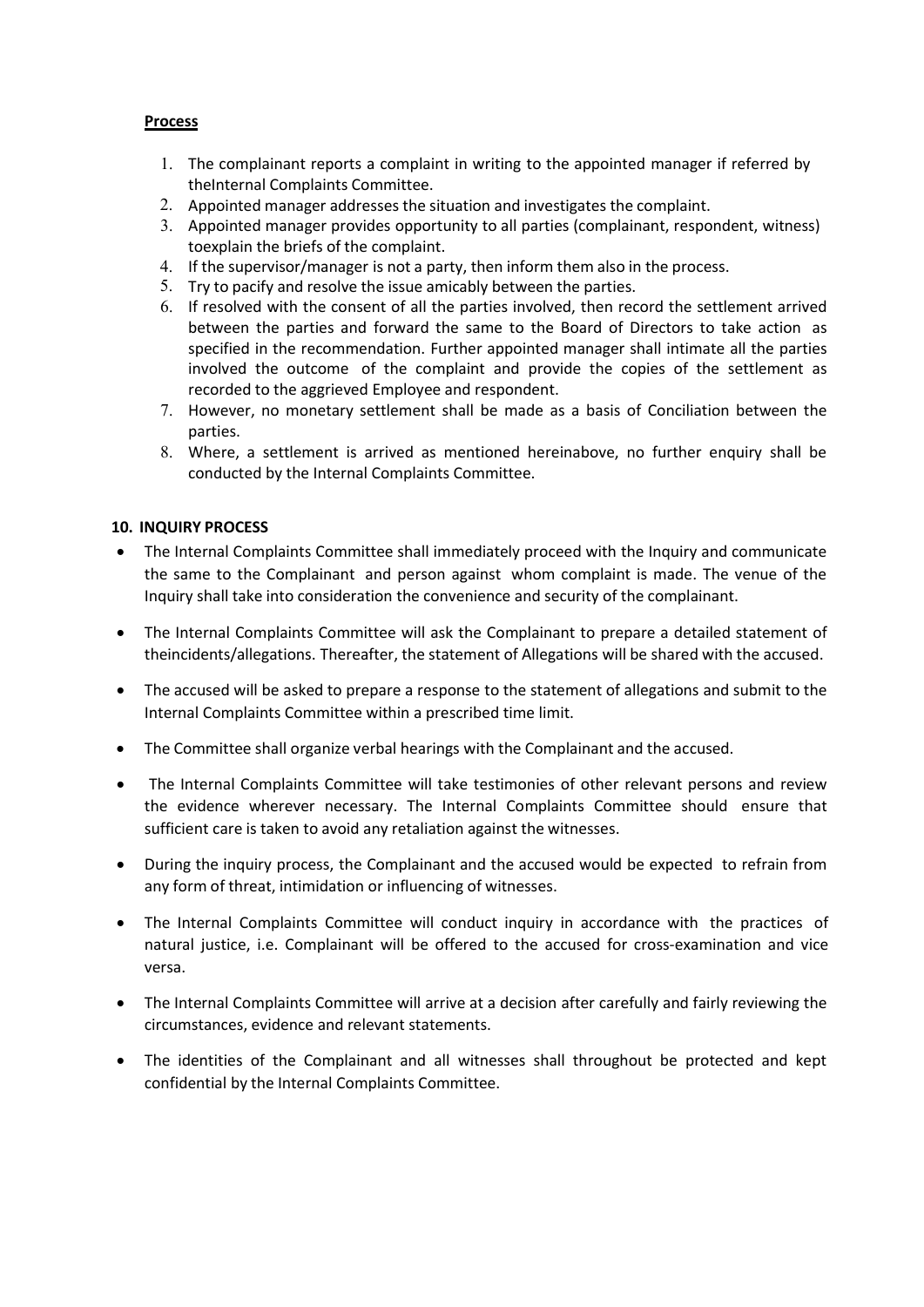- During the pendency of an inquiry, on a written request of the aggrieved employee, the Internal<br>Complaints Committee may recommend the Company to<br>Transfer the aggrieved employee or the accused to any other workplace; or<br> During the pendency of an inquiry, on a written request of the aggrieved employee, the Internal<br>Complaints Committee may recommend the Company to<br>Transfer the aggrieved employee or the accused to any other workplace; or<br>Gr Exprediency of an inquiry, on a written request of the aggrieved employee, the Internal<br>plaints Committee may recommend the Company to<br>Transfer the aggrieved employee or the accused to any other workplace; or<br>Grant leave t Experiency of an inquiry, on a written request of the aggrieved employee, the Internal<br>
alaints Committee may recommend the Company to<br>
- Transfer the aggrieved employee or the accused to any other workplace; or<br>
- Grant l
	-
	-

During the pendency of an inquiry, on a written request of the aggrieved employee, the Internal<br>Complaints Committee may recommend the Company to<br>Transfer the aggrieved employee or the accused to any other workplace; or<br>Gr • During the pendency of an inquiry, on a written request of the aggrieved employee, the Internal Complaints Committee may recommend the Company to<br>
• Transfer the aggrieved employee or the accused to any other workplace; During the pendency of an inquiry, on a written request of the aggrieved employee, the Internal<br>Complaints Committee may recommend the Company to<br>
- Transfer the aggrieved employee or the accused to any other workplace; or During the pendency of an inquiry, on a written request of the aggrieved employee, the Internal Complaints Committee may recommend the Company to<br>
- Transfer the aggrieved employee or the accused to any other workplace; or During the pendency of an inquiry, on a written request of the aggrieved employee, the Internal<br>
Complaints Committee may recommend the Company to<br>
Transfer the aggrieved employee or the accused to any other workplace; or<br> During the pendency of an inquiry, on a written request of the aggrieved employee, the Internal<br>
Complaints Committee may recommend the Company to<br>
Transfer the aggrieved employee or the accused to any other workplace; or During the pendency of an inquiry, on a written request of the aggrieved employee, the Internal<br>
Complaints Committee may recommend the Company to<br>
Transfer the aggrieved employee or the accused to any other workplace; or<br>



- 
-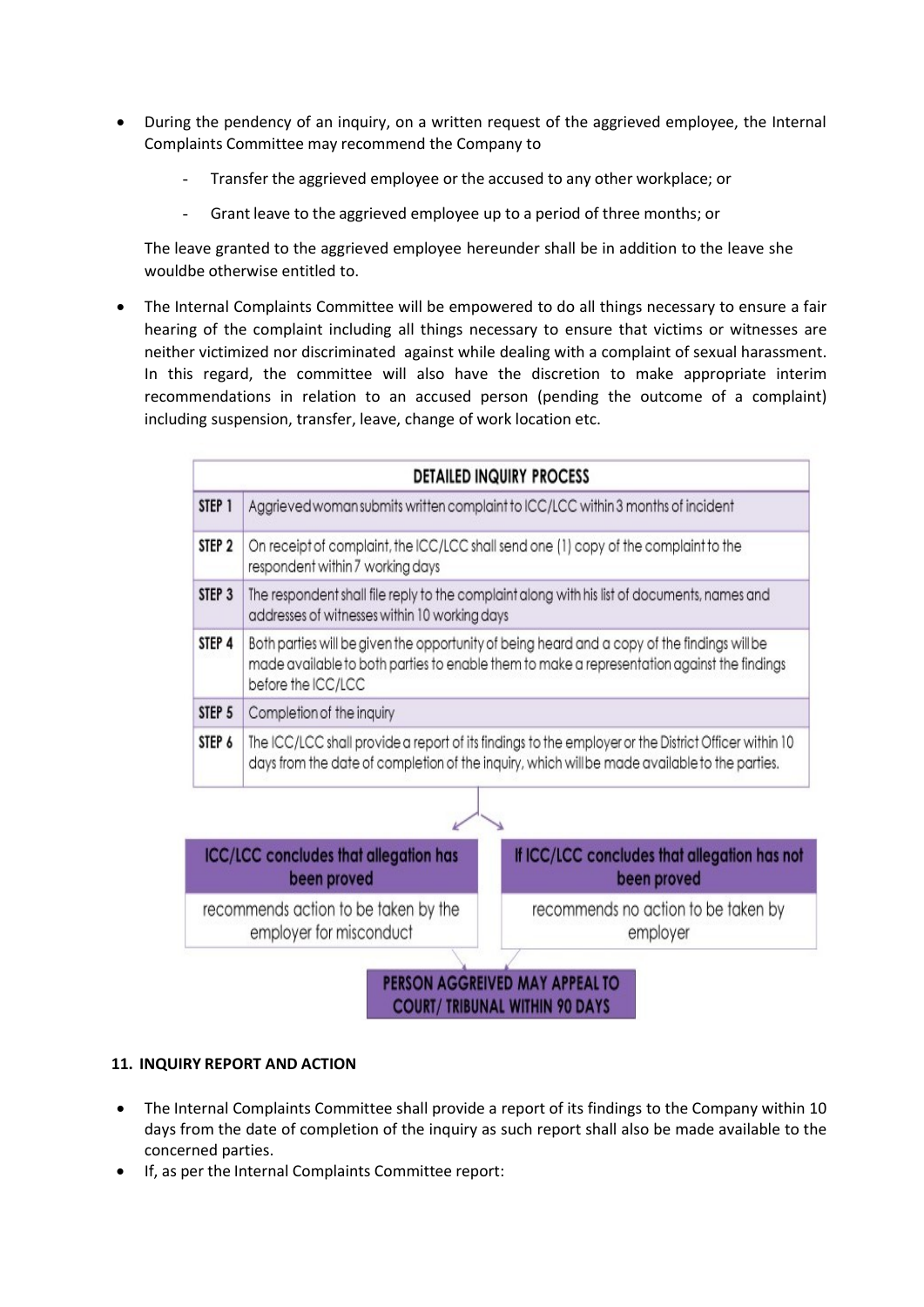- i. The allegation levelled is proved, and action for misconduct is taken as provided under the service rules of the Company or if the Harassment is grave, the Company shall inform the relevant authorities to institute pena the allegation levelled is proved, and action for misconduct is taken as provided under the service rules of the Company or if the Harassment is grave, the Company shall inform the relevant authorities to institute penal a the allegation levelled is proved, and action for misconduct is taken as provided under the service rules of the Company or if the Harassment is grave, the Company shall inform the relevant authorities to institute penal a the allegation levelled is proved, and action for misconduct is taken as provided under the service rules of the Company or if the Harassment is grave, the Company shall inform the relevant authorities to institute penal a i. The allegation levelled is proved, and action for misconduct is taken as provided under the service rules of the Company or if the Harassment is grave, the Company shall inform the relevant authorities to institute pena The allegation levelled is proved, and action for misconduct is taken as provided under the service rules of the Company or if the Harassment is grave, the Company shall inform the relevant authorities to institute penal a i. The allegation levelled is proved, and action for misconduct is taken as provided under the service rules of the Company small inform the relevant authorities to institute penal action under the Indian Penal Code, 1860
- 
- 
- i. The allegation levelled is proved, and action for misconduct is taken as provided under the reviore is exitent authorities to institute penal action under the Indian Penal Code, 1860, which has provided special provisio i. The allegation levelled is proved, and action for misconduct is taken as provided under the service rules of the Company or if the Harassment is grave, the Company shall inform the relevant authorities to institute pen i. The allegation levelled is proved, and action for misconduct is taken as provided under the service rules of the Company or if the Harassment is grave, the Company shall inform the relevant authorities to institute pen i. The allegation levelled is proved, and action for misconduct is taken as provided under the service rules of the Company or if the Harassment is grave, the Company shall inform the relevant autorities to institute pena i. The allegation levelled is proved, and action for misconduct is taken as provid<br>service rules of the Company or if the Harassment is grave, the Company shall<br>relevant authorities to institute penal action under the Indi 1. The allegation levelled is proved, and action for misconduct is taken as provided under the service rules of the Company or if the Harassment is grave, the Company shall inform the relevant authorities to institute pena i. The allegation levelled is proved, and action for misconduct is taken as provided under the service rules of the Company or if the Harassment is grave, the Company shall inform the relevant authorities to institute pena inversion tevretor is proved, and activity and activity in the natural serverity and activity in the relation and the relation under the intelian Penal Code, 1860, which has provided special provisions for crimes relating Exercise to the Completion of the consideration is given the discussion of the company small muonic the complement is the Complement of the discussion in the persistence of misconductions for crimes relating to Harassment. ii. The allegation investigation control the top convert due to the inadility of the Complimiant to prove the matching in the distribution interview in the company shall decide not to take any action.<br>
ii. The allegation l

- 
- 
- 
- 
- 
- 
- 
- 

• Mandatory Written Apology accepting such action not to repeated in future towards any person.<br>
• Mandatory training or counselling session.<br>
• Letter of Warning that shall be marked in the employee's employment record w **• Mandatory training or counselling session.**<br>• Letter of Warning that shall be marked in the employee's employment record with the Company.<br>• Immediate transfer to a different department, location or both.<br>• Withholding • Mandatory training or counselling session.<br>• Letter of Warning that shall be marked in the employee's employment record with the Company.<br>• Immediate transfer to a different department, location or both.<br>• Vithholding of First Company that shall be marked in the employee's employment record with the Company.<br>
Firmediate transfer to a different department, location or both.<br>
Formition from the Respondent's present grade.<br>
Formition from the First the the company of the employee's employment record with the Company.<br>
Immediate transfer to a different department, location or both.<br>
A Withholding of promotion, increment or both.<br>
Demotion from the Respondent's p Finmediate transfer to a different department, location or both.<br>
Formotion from the Respondent's present grade.<br>
Fismissal from service of the Company.<br>
Any other action that the Committee deems reasonable.<br>
ACTION FOR FA r Immediate transfer to a different department, location or both.<br>
• Olsmissal from service of the Company.<br>
• Complaints of the Company.<br>
• Any other action that the Committee deems reasonable.<br>
ACTION FOR FALSE/MALICIOUS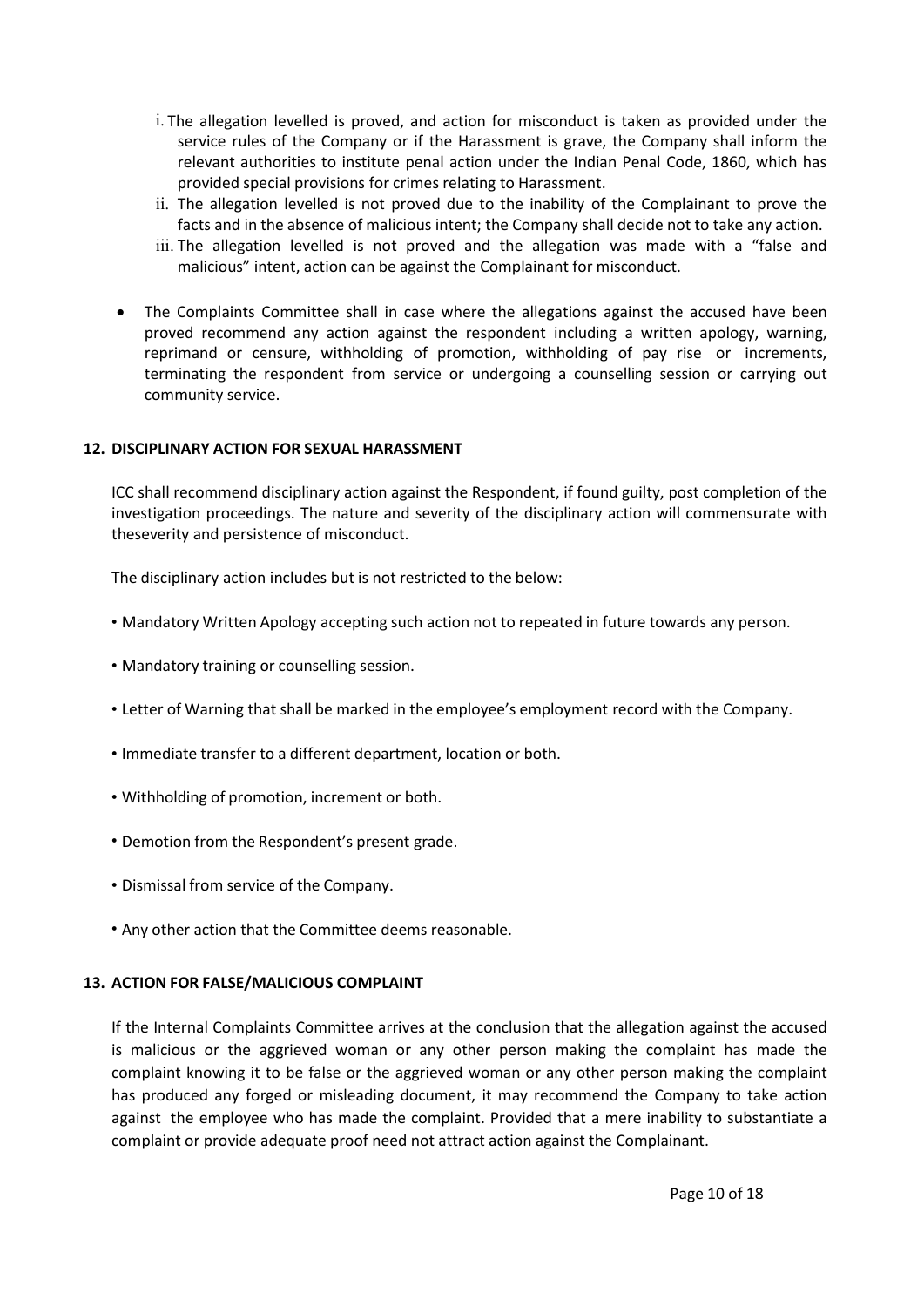**14. CONFIDENTIALITY**<br>The identity and addresses of the aggrieved employee, respondent an<br>relating to conciliation and inquiry proceedings, recommendations<br>Committee and action taken against the respondent under this po<br>co **CONFIDENTIALITY**<br>The identity and addresses of the aggrieved employee, respondent and witnesses, any information<br>relating to conciliation and inquiry proceedings, recommendations of the Internal Complaints<br>Communicated or **CONFIDENTIALITY**<br>The identity and addresses of the aggrieved employee, respondent and witnesses, any information<br>relating to conciliation and inquiry proceedings, recommendations of the Internal Complaints<br>Communicated or CONFIDENTIALITY<br>The identity and addresses of the aggrieved employee, respondent and witnesses, any information<br>relating to conciliation and inquiry proceedings, recommendations of the Internal Complaints<br>Communicated or m **CONFIDENTIALITY**<br>The identity and addresses of the aggrieved employee, respondent and witnesses, any information<br>relating to conciliation and inquiry proceedings, recommendations of the Internal Complaints<br>Communicated or **CONFIDENTIALITY**<br>The identity and addresses of the aggrieved employee, respondent and witnesses, any<br>relating to conciliation and inquiry proceedings, recommendations of the Internal<br>Committice and action taken against th **14. CONFIDENTIALITY**<br>
The identity and addresses of the aggrieved employee, respondent and witnesses, any inf<br>
relating to conciliation and inquiry proceedings, recommendations of the Internal Co<br>
Communicated or made kno **CONFIDENTIALITY**<br>The identity and addresses of the aggrieved employee, respondent and witnesses, any information<br>relating to conciliation and inquiry proceedings, recommendations of the Internal Complaints<br>Committee and a **CONFIDENTIALITY**<br>The identity and addresses of the aggrieved employee, respondent and witnesses, any information<br>relating to conciliation and inquity proceedings, recommendations of the Internal Complaints<br>Communicated or **CONFIDENTIALITY**<br>The identity and addresses of the aggrieved employee, respondent and witnesses, any information<br>relating to conciliation and inquiry proceedings, recommendations of the Internal Complaints<br>commitiecated a **CONFIDENTIALITY**<br>The identity and addresses of the aggrieved employee, respondent and witnesses, any information<br>relating to conciliation and inquiry proceedings, recommendations of the Internal Complaints<br>communicated or **CONFIDENTIALITY**<br>The identity and addresses of the aggrieved employee, respondent and witnesses, any information<br>relating to conciliation and inquiry proceedings, recommendations of the internal Complaints<br>Committee and a The identity and addresses of the aggrieved employee, respondent and witnesses, any information<br>relating to conciliation and inquiry proceedings, recommendations of the Internal Complaints<br>Committee and action taken agains me using and actions of wire agginate employes, recommendations of the linterial Complaints<br>chelating to conclliation and inquity proceedings, recommendations of the linterial Complaints<br>communicated or made known to publi

recommendations. Committee and action taken against the respondent under this policy shall not be published,<br>Committee and action taken against the respondent under this policy shall not be published,<br>communicated or made known to public, **EXECUTE:**<br> **EXECUTE:**<br> **EXECUTE:**<br> **EXECUTE:**<br> **EXECUTE:**<br> **EXECUTE:**<br> **EXECUTE:**<br> **EXECUTE:**<br> **EXECUTE:**<br> **EXECUTE:**<br> **EXECUTE:**<br> **EXECUTE:**<br> **EXECUTE:**<br> **EXECUTE:**<br> **EXECUTE:**<br> **EXECUTE:**<br> **EXECUTE:**<br> **EXECUTE:**<br> **EXECU APPEAL AND OTHER RECOURSE**<br>
All the interactions may prefer an appeal to the commendations may prefer an appeal to the court or tribunal in accordance<br>
with the provisions of the Act. The appeal shall be preferred within EAL AND OTHER RECOURSE<br>
Enerson aggrieved from the recommendations made by the Internal Complaints Committee or non-<br>
emermentation of such recommendations may prefer an appeal to the court or tribunal in accordance<br>
the p **APPEAL AND OTHER RECOURSE**<br>
Implementations made by the Internal Complaints Committee or non-<br>
Implementation of such recommendations may prefer an appeal to the court or tribunal in accordance<br>
with the provisions of the on my ensure from the recommentations many prefer an appeal to the court or tribunal in accordance<br>with the provisions of the Act. The appeal shall be prefered within a period of ninety days of the<br>section the provisions o

complaint.

From the provided with the safe with the safe with through our states if proven guilty<br>he employment will be terminated. Any allegation of such incident must be accompanied by a police<br>or provident must be same issue is or ults including sexual assault are covered by the Criminal Code and in such cases if proven guilty<br>employment will be terminated. Any allegation of such incident must be accompanied by a police<br>abalait.<br>Complaint on the sam complaint.<br>
16 a complaint on the same issue is or has been dealt with through and<br>
16 a complaint process under this policy will not proceed further and the<br>
16. AWARENESS<br>
16. AWARENESS<br>
16. AWARENESS<br>
16. AWARENESS<br>
16.

- If a complaint on the same issue is or has been dealt with frough another avenue of recourse, the<br>complaint process under this policy will not proceed further and the complaint will be closed and<br>concerned employee must be complaint process under this policy will not proceed further and the complaint<br>concerned employee must be suspended or immediately terminated.<br>
18. AWARENESS<br>
• All the employees, agents, customers, vendors, partners and v concerned employee must be suspended or immediately terminated.<br>
• All the employees, agents, customers, vendors, partners and visitors shall have access to this<br>
• Policy at any given point of time and clarification relat
	-
	-
	-

- 
- 
- 
- 
-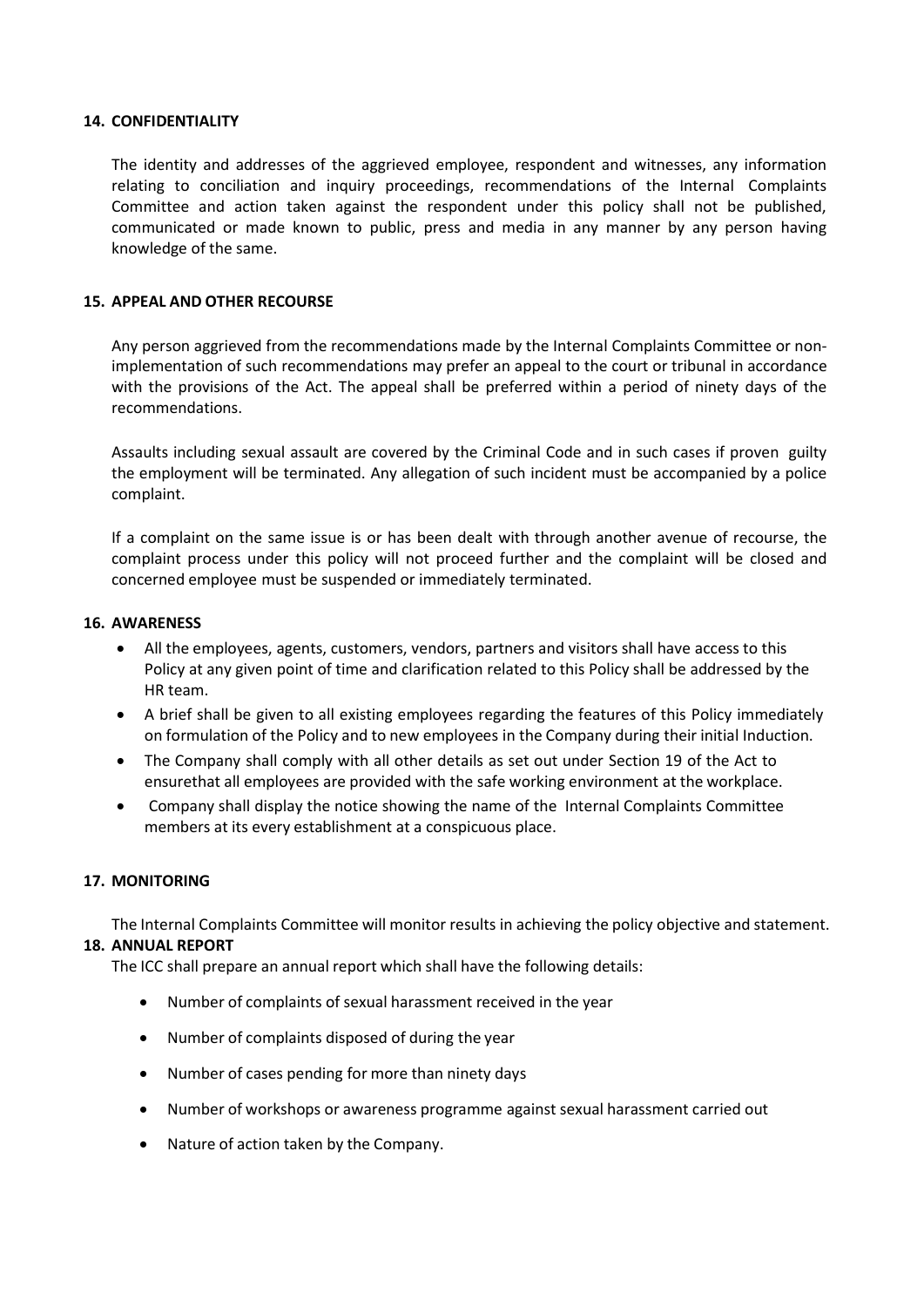**19. AMENDMENT**<br> **Company may make any alteration or amendment or rescind any of the when it finds it necessary to do so as long as it complies with the constitution of Internal Complaint Committee as required for time to AMENDMENT**<br>Company may make any alteration or amendment or rescind any of the clauses of this Policy as and<br>when it finds it necessary to do so as long as it complies with the Act. Company may amend<br>constitution of Intern **AMENDMENT**<br>Company may make any alteration or amendment or rescind any of the clauses of this Policy as and<br>when it finds it necessary to do so as long as it complies with the Act. Company may amend<br>constitution of Intern **AMENDMENT**<br>Company may make any alteration or amendment or rescind any of the clauses of this Policy as and<br>when it finds it necessary to do so as long as it complies with the Act. Company may amend<br>constitution of Intern **AMENDMENT**<br>Company may make any alteration or amendment or rescind any of the clauses of this Policy as and<br>when it finds it necessary to do so as long as it complies with the Act. Company may amend<br>constitution of Intern **AMENDMENT**<br> **Company** may make any alteration or amendment or rescind any of the clauses of this Policy as and<br>
when it finds it necessary to do so as long as it complies with the Act. Company may amend<br>
constitution of I **19. AMENDMENT**<br>
Company may make any alteration or amendment or rescind any of the clauses of this Policy as and<br>
when it finds it necessary to do so as long as it complies with the Act. Company may amend<br>
constitution o **Example 10**<br> **Example 10**<br> **Example 10**<br> **Example 10**<br> **Example 10**<br> **Example 10**<br> **Example 10**<br> **Example 10**<br> **Example 10**<br> **Example 10**<br> **Example 10**<br> **Example 10**<br> **Example 10**<br> **Example 10**<br> **Example 10**<br> **Example 10 AMENDMENT**<br>Company may make any alteration or amendment or rescind any of the clauses of this Policy as and<br>when it finds it necessary to do so as long as it complies with the Act. Company may amend<br>constitution of Intern **Example 10**<br>Company may make any alteration or amendment or rescind any of the clauses of this Policy as and<br>when it finds it necessary to do so as long as it complies with the Act. Company may amend<br>constitution of inter **AMENDMENT**<br>
Company may make any alteration or amendment or rescind any of the clauses of this Policy as and<br>
committing of Internal Complaint Committee as required for time to time, any such amendment in<br>
committee will **Example 18**<br> **Example 10** Company may make any alteration or amendment or rescind any of the clauses of this Policy as and<br>
when it finds it necessary to do so as long as it complies with the Act. Company may amend<br>
commi **EXECT STANDWENT**<br>
Company may make any alteration or amendment or rescind any of the clauses of this Policy as and<br>
when it finds it necessary to do so as long as it complies with the Act. Company may amend<br>
constitution Company may make any alteration or amendment or rescind any of the clauses of this Policy as and<br>when it finds it necessary to do so as long as it complies with the Act. Company may amend<br>constitution of Internal Complaint (iv) making ware torus and the offence specified in clause (ii) one basing a coloured remarks (and conduct the metally committee will be automatizally substituted in this policy as approved by the Board. Copy of such condu

constitution of Internal Complant Committee as required for time to time, any such amendment in<br>committee will be automatically substituted in this policy as approved by the Board. Copy of such<br>resolution will form part of committee will be automatically substituted in this policy as approved by the Board. Lopy or such<br>esolution will form part of this policy.<br>Detail Harassment and Punishment for Sexual Harassment Under the Indian Penal Code, Example 10 This pointy.<br>
Sections of the Indian Penal Code (IPC) –<br>
Sexual Harassment and Punishment for Sexual Harassment Under the Indian<br>
Introduced Section (Section 354A) which deals with Sexual Harassment has<br>
ffence' Sections of the Indian Penal Code (IPC) –<br>Sexual Harassment and Punishment for Sexual Harassment Under the Indian Penal Code, the newly<br>ntroduced Section (Section 354A) which deals with Sexual Harassment has made this a 'c

- 
- 
- 
- 
- 

**Exercisial or the Indial rental code (IPC)<sup>-</sup><br>Exerual Harassment and Punishment for Sexual Harassment Under the Indian Penal Code, the newly<br>Sexual Harassment has made this a 'cognizable<br>offence' i.e. a person charged wit** Sexual Harassment and Punishment for Sexual Harassment Under the Indian Penal Code, the netwooduced Section (Section 354A) which deals with Sexual Harassment has made this a 'cognizz<br>offercee' i.e. a person charged with Se Infunduced Section 1544A with in deals with the modest with sexual Harassment may be arrested **without a warrant.**<br>(1) A man committing any of the following acts:<br>(i) physical contact and advances involving unwelcome and e offerior including any of the following acts:<br>
(i) physical contact and advances involving unwelcome and explicit sexual overtures; or<br>
(ii) showing pornography against the will of a woman; or<br>
(ii) showing pornography aga (1) A man committing any of the following acts:<br>
(i) physical contact and advances involving unwelcome and explicit sexual overtures; or<br>
(ii) a demand or request for sexual favours; or<br>
(ii) showing pornography against th (i) physical contact and advances involving unwelcome and explicit sexual overtures; or<br>
(ii) a demand or request for sexual favours; or<br>
(iii) showing pornography against the will of a woman; or<br>
(iv) making sexually colo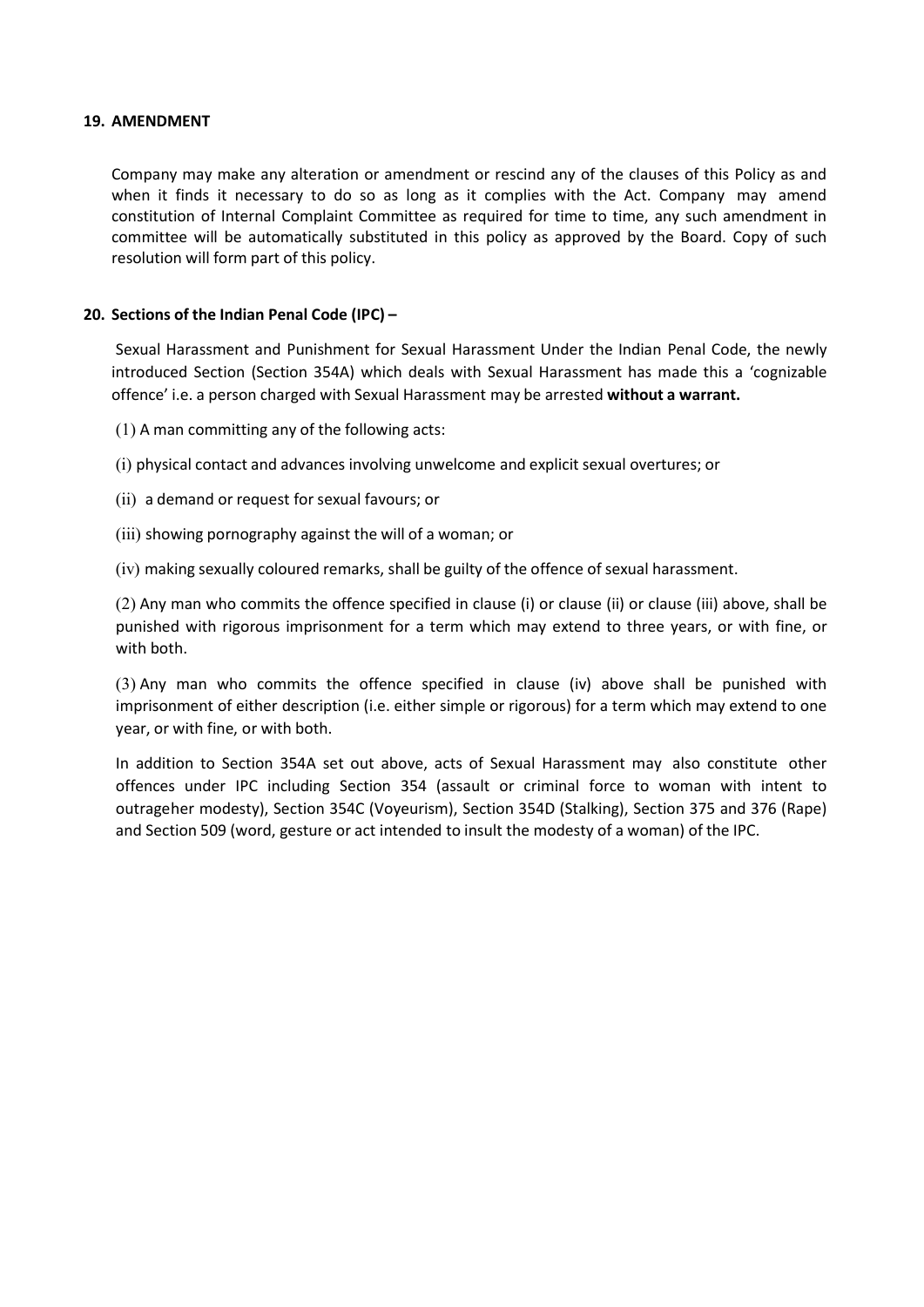# 21. REFERENCES<br>• Tatva Chintan Pharma Chem Limited :<br>COMPETENCIES PROFILE FOR INTERNAL COMPLAINTS COMMI

|                         | <b>REFERENCES</b>                                                    |                          |                         |                             |
|-------------------------|----------------------------------------------------------------------|--------------------------|-------------------------|-----------------------------|
|                         |                                                                      |                          |                         |                             |
|                         |                                                                      |                          |                         |                             |
| $\bullet$               | <b>Tatva Chintan Pharma Chem Limited:</b>                            |                          |                         |                             |
|                         |                                                                      |                          |                         |                             |
|                         | COMPETENCIES PROFILE FOR INTERNAL COMPLAINTS COMMITTEE(ANKLESHWAR)   |                          |                         |                             |
|                         |                                                                      |                          |                         |                             |
| Sr.<br><b>No</b>        | <b>Name of Member</b>                                                | <b>Designation</b>       | <b>Mobile</b><br>number | <b>Contact Address</b>      |
| $\bullet$               |                                                                      |                          |                         |                             |
| $\mathbf{1}$            | Mrs.Sapna Prajapati                                                  | <b>Presiding Officer</b> | 7573046953              | jobs@tatvachintan.com       |
| $\overline{2}$          | Mr. Rakesh Poonia                                                    | Member                   | 9879183452              | purchase@tatvachintan.com   |
| 3                       | Mr. Harish Patel                                                     | Member                   | 9879007220              | production@tatvachintan.com |
| $\overline{\mathbf{4}}$ | Ms. Saranga Gogoi- Sparsh<br>Foundation, Navsari                     | NGO member               | 9019528675              | vimangogoi@gmail.com        |
|                         |                                                                      |                          |                         |                             |
|                         | <b>COMPETENCIES PROFILE FOR INTERNAL COMPLAINTS COMMITTEE(DAHEJ)</b> |                          |                         |                             |
| Sr                      | <b>Name of Member</b>                                                | <b>Designation</b>       | <b>Mobile</b>           | <b>Contact Address</b>      |
| No.                     |                                                                      |                          | number                  |                             |
|                         |                                                                      |                          |                         |                             |

|                | <b>COMPETENCIES PROFILE FOR INTERNAL COMPLAINTS COMMITTEE(ANKLESHWAR)</b>                     |                          |                         |                                                                         |
|----------------|-----------------------------------------------------------------------------------------------|--------------------------|-------------------------|-------------------------------------------------------------------------|
| Sr.<br>No      | <b>Name of Member</b>                                                                         | <b>Designation</b>       | <b>Mobile</b><br>number | <b>Contact Address</b>                                                  |
| $\mathbf{1}$   | Mrs.Sapna Prajapati                                                                           | <b>Presiding Officer</b> | 7573046953              | jobs@tatvachintan.com                                                   |
| $\overline{2}$ | Mr. Rakesh Poonia                                                                             | Member                   | 9879183452              | purchase@tatvachintan.com                                               |
| 3              | Mr. Harish Patel                                                                              | Member                   | 9879007220              | production@tatvachintan.com                                             |
| 4              | Ms. Saranga Gogoi- Sparsh<br>Foundation, Navsari                                              | NGO member               | 9019528675              | vimangogoi@gmail.com                                                    |
| Sr             | <b>COMPETENCIES PROFILE FOR INTERNAL COMPLAINTS COMMITTEE(DAHEJ)</b><br><b>Name of Member</b> | <b>Designation</b>       | <b>Mobile</b>           | <b>Contact Address</b>                                                  |
| No.            |                                                                                               |                          | number                  |                                                                         |
| $\mathbf{1}$   | Mrs. Mansi Ashar                                                                              | <b>Presiding Officer</b> | 7573046978              | cs1@tatvachintan.com                                                    |
| 2              | Mr. Dharmesh Joshi                                                                            | Member                   | 7573046252              | productiondahej@tatvachintan.com                                        |
| 3              | Mr. Mehul Jadav                                                                               | Member                   | 9687618120              | qcdahej@tatvachintan.com                                                |
| 4              | Ms. Saranga Gogoi- Sparsh<br>Foundation, Navsari                                              | NGO member               | 9019528675              | vimangogoi@gmail.com                                                    |
|                |                                                                                               |                          |                         | <b>COMPETENCIES PROFILE FOR INTERNAL COMPLAINTS COMMITTEE(VADODARA)</b> |
| Sr.<br>No.     | <b>Name of Member</b>                                                                         | <b>Designation</b>       | <b>Mobile</b><br>number | <b>Contact Address</b>                                                  |
| $\mathbf{1}$   | Mrs. Dhvani Patel                                                                             | <b>Presiding Officer</b> | 7574848537              | export1@tatvachintan.com                                                |
| 2              | Mr. Swapneshkumar<br>Modi                                                                     | Member                   | 9727716063              | account@tatvachintan.com                                                |
| 3              | Mr. Hemesh Vyas                                                                               | Member                   | 9426376776              | research@tatvachintan.com                                               |

|                | No.                                               |                          | number                  |                                                                         |
|----------------|---------------------------------------------------|--------------------------|-------------------------|-------------------------------------------------------------------------|
|                |                                                   |                          |                         |                                                                         |
| 1              | Mrs. Mansi Ashar                                  | <b>Presiding Officer</b> | 7573046978              | cs1@tatvachintan.com                                                    |
| 2              | Mr. Dharmesh Joshi                                | Member                   | 7573046252              | productiondahej@tatvachintan.com                                        |
| 3              | Mr. Mehul Jadav                                   | Member                   | 9687618120              | qcdahej@tatvachintan.com                                                |
| 4              | Ms. Saranga Gogoi- Sparsh<br>Foundation, Navsari  | NGO member               | 9019528675              | vimangogoi@gmail.com                                                    |
|                |                                                   |                          |                         | <b>COMPETENCIES PROFILE FOR INTERNAL COMPLAINTS COMMITTEE(VADODARA)</b> |
| Sr.<br>No.     | <b>Name of Member</b>                             | <b>Designation</b>       | <b>Mobile</b><br>number | <b>Contact Address</b>                                                  |
| 1              | Mrs. Dhvani Patel                                 | <b>Presiding Officer</b> | 7574848537              | export1@tatvachintan.com                                                |
| $\overline{2}$ | Mr. Swapneshkumar<br>Modi                         | Member                   | 9727716063              | account@tatvachintan.com                                                |
| 3              | Mr. Hemesh Vyas                                   | Member                   | 9426376776              | research@tatvachintan.com                                               |
|                | Saranga<br>Gogoi-<br>Ms.<br>Foundation,<br>Sparsh | NGO member               | 9019528675              | vimangogoi@gmail.com                                                    |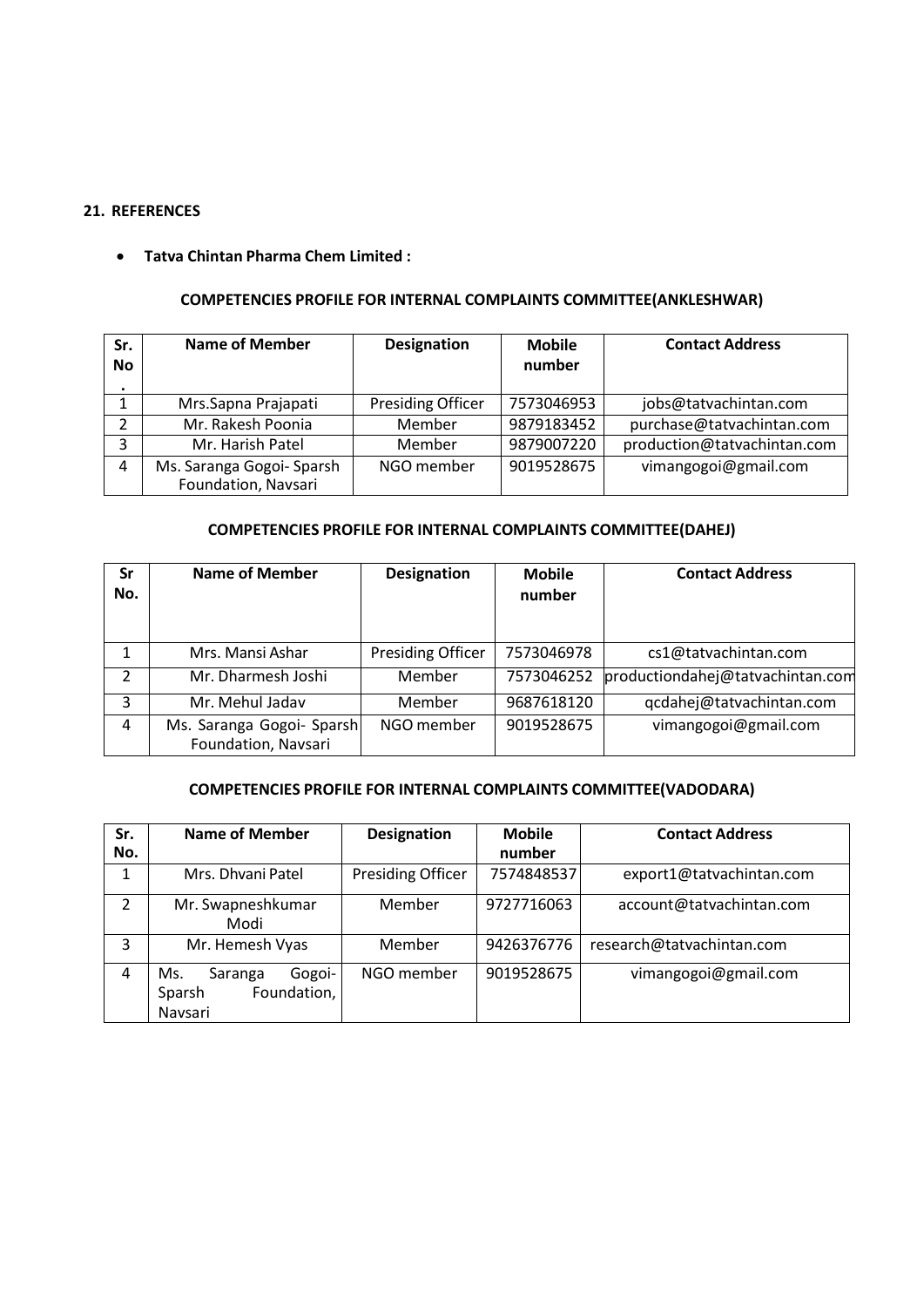Tatva Chintan Pharma Chem Limited<br>HARASSMENT COMPLAINT FORM<br>t, please fill this form completely and submit it by hand delivery, fax, or<br>hager/Internal Complaint Committee. va Chintan Pharma Chem Limited<br>
HARASSMENT COMPLAINT FORM<br>
lease fill this form completely and submit it by hand delivery, fax, or<br>
r/Internal Complaint Committee.<br>
Respondent

|                                                                   | Tatva Chintan Pharma Chem Limited                                                                                |  |  |  |
|-------------------------------------------------------------------|------------------------------------------------------------------------------------------------------------------|--|--|--|
|                                                                   | <b>HARASSMENT COMPLAINT FORM</b>                                                                                 |  |  |  |
| mail to the Delegated Manager/Internal Complaint Committee.       | To file a written complaint, please fill this form completely and submit it by hand delivery, fax, or            |  |  |  |
| Complainant Name                                                  | Respondent _______________________                                                                               |  |  |  |
| Designation ______________________________                        |                                                                                                                  |  |  |  |
| Telephone No ________________________                             |                                                                                                                  |  |  |  |
| 1. Date of the Incident $\_/\_/$                                  |                                                                                                                  |  |  |  |
| 2. Complete description about the incident causing this complaint |                                                                                                                  |  |  |  |
|                                                                   | and the control of the control of the control of the control of the control of the control of the control of the |  |  |  |
| 3. Explanation on how you have been harmed by this incident       |                                                                                                                  |  |  |  |
|                                                                   |                                                                                                                  |  |  |  |
| theirname(s).                                                     | 4. Are there others who may have witnessed this alleged harassment? If so, please provide                        |  |  |  |
|                                                                   |                                                                                                                  |  |  |  |
|                                                                   |                                                                                                                  |  |  |  |

- 
- theirname(s). 5. Complete description about the incident causing this complaint<br>
3. Explanation on how you have been harmed by this incident<br>
4. Are there others who may have witnessed this alleged harassment? If so, please provide<br>
the Complete description about the incident causing this complaint<br>
Explanation on how you have been harmed by this incident<br>
Are there others who may have witnessed this alleged harassment? If so, please provide<br>
theirname(s)
- 
- 6. Explanation of now you have been named by this incluent<br>
4. Are there others who may have witnessed this alleged harassment? If so, please provide<br>
1. The match of the resolve of the provide their name (s).<br>
5. Are ther Are there others who may have witnessed this alleged harassment? If so, please provide<br>
Herimame(s).<br>
<br>
Are there others who may have experienced similar alleged harassment by the individual<br>
<br>
<br>
Please describe efforts, i

|                                           | Are there others who may have experienced similar alleged harassment by the individual                                                                                             |
|-------------------------------------------|------------------------------------------------------------------------------------------------------------------------------------------------------------------------------------|
|                                           | namedabove? If so, please provide their name(s).                                                                                                                                   |
|                                           |                                                                                                                                                                                    |
|                                           | <u> 1989 - Johann Stoff, amerikansk politiker (* 1908)</u>                                                                                                                         |
|                                           |                                                                                                                                                                                    |
|                                           | Please describe efforts, if any, you have made to resolve your incident/complaint informally                                                                                       |
| andthe responses to your efforts, if any. | <u> 1989 - Johann Stoff, amerikansk politiker (* 1908)</u><br><u> 1989 - Andrea Santa Andrea Andrea Andrea Andrea Andrea Andrea Andrea Andrea Andrea Andrea Andrea Andrea Andr</u> |
| With whom did you communicate?            |                                                                                                                                                                                    |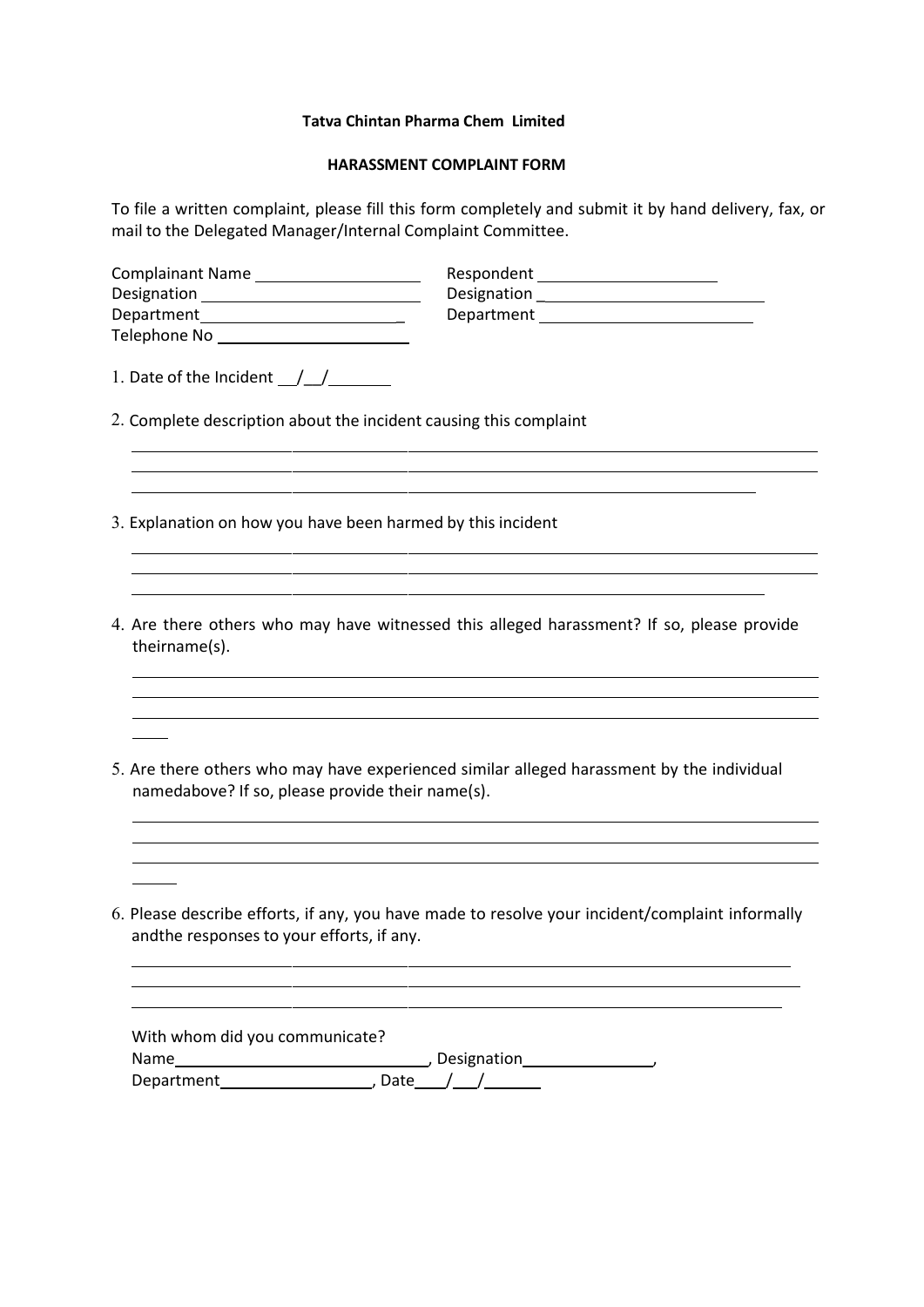| 7. Please mention the remedy you seek through this complaint |                                                                                                                                                                                                                                                                                                                                                                      |  |
|--------------------------------------------------------------|----------------------------------------------------------------------------------------------------------------------------------------------------------------------------------------------------------------------------------------------------------------------------------------------------------------------------------------------------------------------|--|
|                                                              | <u> 1989 - Andrea Santa Andrea Santa Andrea Santa Andrea Santa Andrea Santa Andrea Santa Andrea Santa Andrea San</u><br><u> 1989 - Andrea Santa Andrea Andrea Andrea Andrea Andrea Andrea Andrea Andrea Andrea Andrea Andrea Andrea Andr</u><br><u> 1989 - Andrea Santa Andrea Andrea Andrea Andrea Andrea Andrea Andrea Andrea Andrea Andrea Andrea Andrea Andr</u> |  |
| Respondent Name ___________________                          |                                                                                                                                                                                                                                                                                                                                                                      |  |
|                                                              | Witness 2                                                                                                                                                                                                                                                                                                                                                            |  |
| Department _____________________                             |                                                                                                                                                                                                                                                                                                                                                                      |  |
| Date $\frac{1}{\sqrt{1-\frac{1}{2}}}$                        |                                                                                                                                                                                                                                                                                                                                                                      |  |
| (For Office Use)                                             |                                                                                                                                                                                                                                                                                                                                                                      |  |
| Reference Number                                             |                                                                                                                                                                                                                                                                                                                                                                      |  |
| -Date -                                                      |                                                                                                                                                                                                                                                                                                                                                                      |  |
|                                                              |                                                                                                                                                                                                                                                                                                                                                                      |  |
|                                                              |                                                                                                                                                                                                                                                                                                                                                                      |  |
|                                                              |                                                                                                                                                                                                                                                                                                                                                                      |  |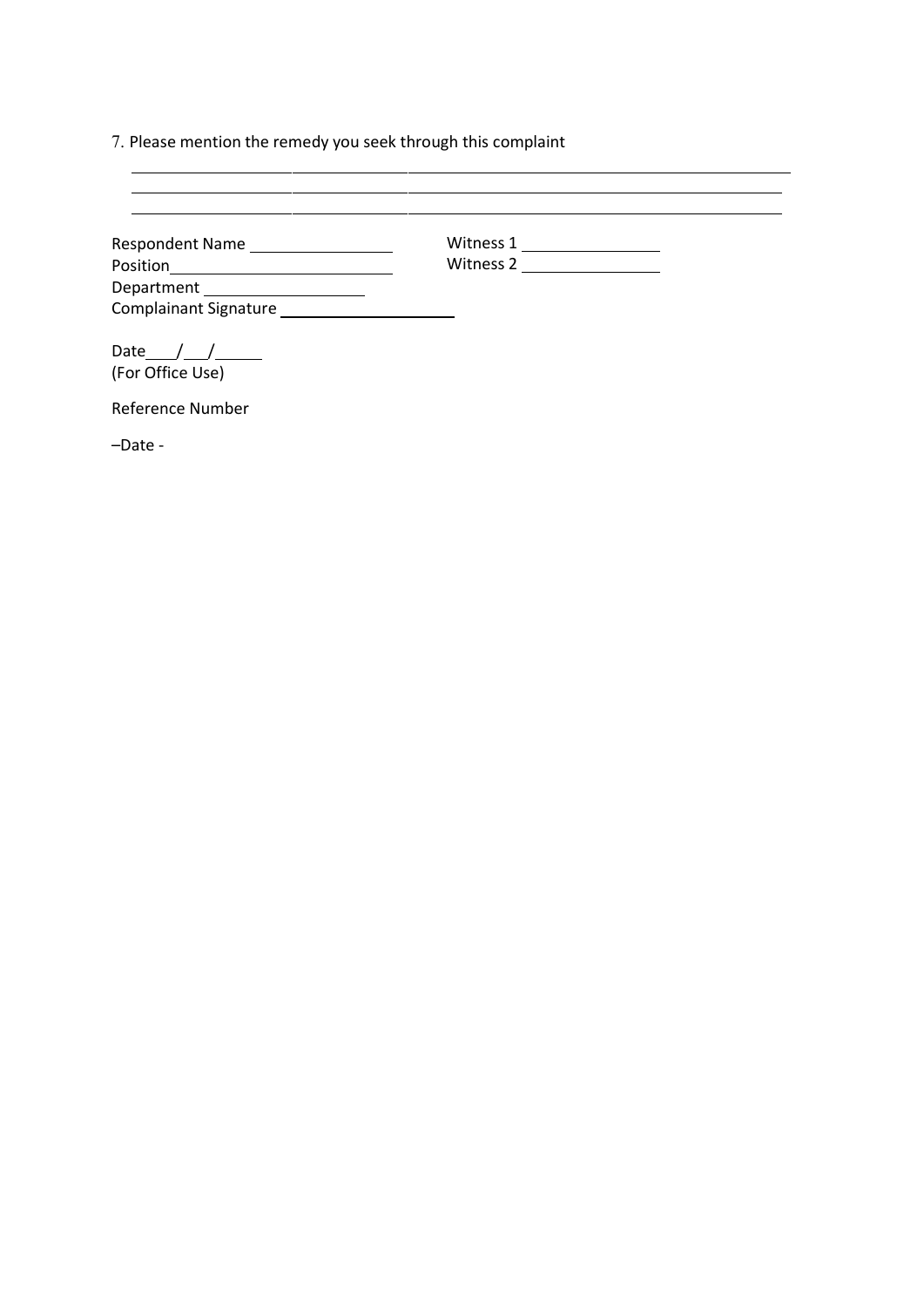**SEXUAL HARASSMENT PREVENTION AND RESOLUTION**<br>Sment are taken seriously and will be dealt with promptly. The specific action<br>case depends on the nature and gravity of the conduct reported, and may<br>ediation, investigation a **SEXUAL HARASSMENT PREVENTION AND RESOLUTION**<br>Reports of sexual harassment are taken seriously and will be dealt with promptly. The specific action<br>taken in any particular case depends on the nature and gravity of the cond **SEXUAL HARASSMENT PREVENTION AND RESOLUTION**<br>Reports of sexual harassment are taken seriously and will be dealt with promptly. The specific action<br>taken in any particular case depends on the nature and gravity of the cond **SEXUAL HARASSMENT PREVENTION AND RESOLUTION**<br>Reports of sexual harassment are taken seriously and will be dealt with promptly. The specific action<br>taken in any particular case depends on the nature and gravity of the cond **SEXUAL HARASSMENT PREVENTION AND RESOLUTION**<br>Reports of sexual harassment are taken seriously and will be dealt with promptly. The specific action<br>taken in any particular case depends on the nature and gravity of the cond **SEXUAL HARASSMENT PREVENTION AND RESOLUTION**<br>Reports of sexual harassment are taken seriously and will be dealt with promptly. The specific action<br>taken in any particular case depends on the nature and gravity of the cond **SEXUAL HARASSMENT PREVENTION AND RESOLUTION**<br>Reports of sexual harassment are taken seriously and will be dealt with promptly. The specific action<br>in any particular case depends on the nature and gravity of the conduct re **SEXUAL HARASSMENT PREVENTION AND RESOLUTION**<br>Reports of sexual harassment are taken seriously and will be dealt with promptly. The specific action<br>taken in any particular case depends on the nature and gravity of the cond **SEXUAL HARASSMENT PREVENTION AND RESOLUTION**<br>Reports of sexual harassment are taken seriously and will be dealt with promptly. The specific action<br>taken in any particular case depends on the nature and gravity of the cond **SEXUAL HARASSMENT PREVENTION AND RESOLUTION**<br>Reports of sexual harassment are taken seriously and will be dealt with promptly. The specific action<br>taken in any particular case depends on the nature and gravity of the cond **SEXUAL HARASSMENT PREVENTION AND RESOLUTION**<br>Reports of sexual harassment are taken seriously and will be dealt with promptly. The speaken in any particular case depends on the nature and gravity of the conduct reported<br>i

# DO's

- 
- **SEXUAL HARASSMENT PREVENTION AND RESOLUTION**<br> **Reports of sexual harassment are taken seriously and will be dealt with promptly. The spectral<br>
taken in any particular case depends on the nature and gravity of the conduct SEXUAL HARASSMENT PREVENTION AND RESOLUTION**<br>
In in any particular case depends on the nature and gravity of the conduct reported, and may<br>
de intervention, mediation, investigation and the initiation of grievance and dis **EXADEL PLANES SURFOR PREVENTION AND RESOLUTON**<br>
of sexual harasment are taken seriously and will be dealt with promptly. The specific action<br>
any particular case depends on the nature and gravity of the conduct reported, of sexual harassment are taken seriously and will be dealt with promptly. The specific action<br>any particular case depends on the nature and gravity of the conduct reported, and may<br>intervention, mediation, investigation an of sexuar marassiment are tear sensuousy and wind to elect with plumpty. The specific action and the conduct reported, and may intervention, mediation, investigation and the initiation of grievance and disciplinary process ide intervention, mediation, investigation and the initiation of grievance and disciplinary processes.<br>
Exerte exval harassment is found to have occurred and proven, the company will act to stop the<br>
Instement on the indiv sexual harassment is found to have occurred and proven, the company will act to stop the<br>enent on tervent its recurrence, discipline those responsible, and/or remedy the effects of the<br>enent on the individual who reported ent, prevent its recurrence, discipline those responsible, and/or remedy the effects of the<br>entrion the individual who repords it and the affected.<br>
In this police, whetigator or mediators.<br>
In analy providing false inform enen on the individual who reported it and the affected.<br>
Intiality will be maintained to the extent reasonably possible, subject to the need to inform<br>
anager, investigator or mediators.<br> **gainst the employee.**<br> **URE SEAR** Framanager, investigator or mediators.<br>
The increase the employee.<br>
The arage after employee.<br>
Somal product employee.<br>
Somal product employee.<br>
I. tell the harasser that the abusive behaviour is unwelcome and ask the ind mally providing false information will be treated as in-discipline and may lead to strong<br>gainst the employee.<br>
10 DONTS<br>
are being harassed<br>
tell the harasser that the abusive behaviour is unwelcome and ask the individual **action against the employee.**<br> **Oo's**<br> **EO's**<br> **EO's**<br> **EO's AND DONYTS**<br> **EO's**<br> **EV**<br> **EV**<br> **EV**<br> **EV**<br> **EV**<br> **EV**<br> **EV**<br> **EV**<br> **EV**<br> **EV**<br> **EV**<br> **EV**<br> **EV**<br> **EV**<br> **EV**<br> **EV**<br> **EV**<br> **EV**<br> **EV**<br> **EV**<br> **EV**<br> **EV**<br> **EV**<br> in the matter of the abusive behaviour is unwelcome and ask the individual(s) to stop. DO<br>
keep a record of incidents (date, times, locations, possible witnesses, what happened, your<br>
response etc.). You do not have to hav ii. ell the harasser that the abusive behaviour is unwelcome and ask the individual(s) to stop. DO<br>
beep a record of incidents (date, times, locations, possible witnesses, what happened, your<br>
response etc.). You do not ha
	- i. Lettin francasser that the abus we benavior burewicolme and as whe minuvolants) to stop in the second of incidents (date, times, locations, possible witnesses, what happened, your response etc.). You do not have to have response etc.). You do not have to have a record of events in order to file a complaint, but a<br>record can strengthen your case and help you remember details over time.<br>ii. file a complaint. If, after asking the harasser to record can strengthen your case and help you remember details over time.<br>
	file a complaint. If, after asking the harasser to stop the abusive behaviour, the harassment<br>
	file a compluent. The problem. You also have the righ ii. file a complaint. If, after asking the harasser to stop the abusive behaviour, the harassment<br>
	continues, report the problem. You also have the right to, if cricumstances warrant it, file a<br>
	charge of assault with the continues, report the problem. You also have the right to, if circumstances warrant it, file a<br>charge of assault with the police, however it is highly reconnended that first use the channel<br>ofinternal Complaints Committees
	- of increment companins committees constitute for the purpose.<br>
	III: report incidents of workplace harassment as soon as possible after the incident occurs,<br>
	verferably within 15 days of the occurrence of the incidence. It
- -
	-
	-
	-
- meetings. in: Epoty incuents or wompate inarisament as soon as pussine are in enclouse that increases the incidence. It should be followed with a written complaint, Once a complaint is received, it will be kept strictly confidential ior Employees:<br>i. Know Tatva Chintan Pharma Chem Limited's Sexual Harassment Policy<br>ii. Be aware of inappropriate behaviour and refrain from conducting any such acts<br>iii. stop others who are found/seen conducting any such
	-
	- uncomfortable.
	-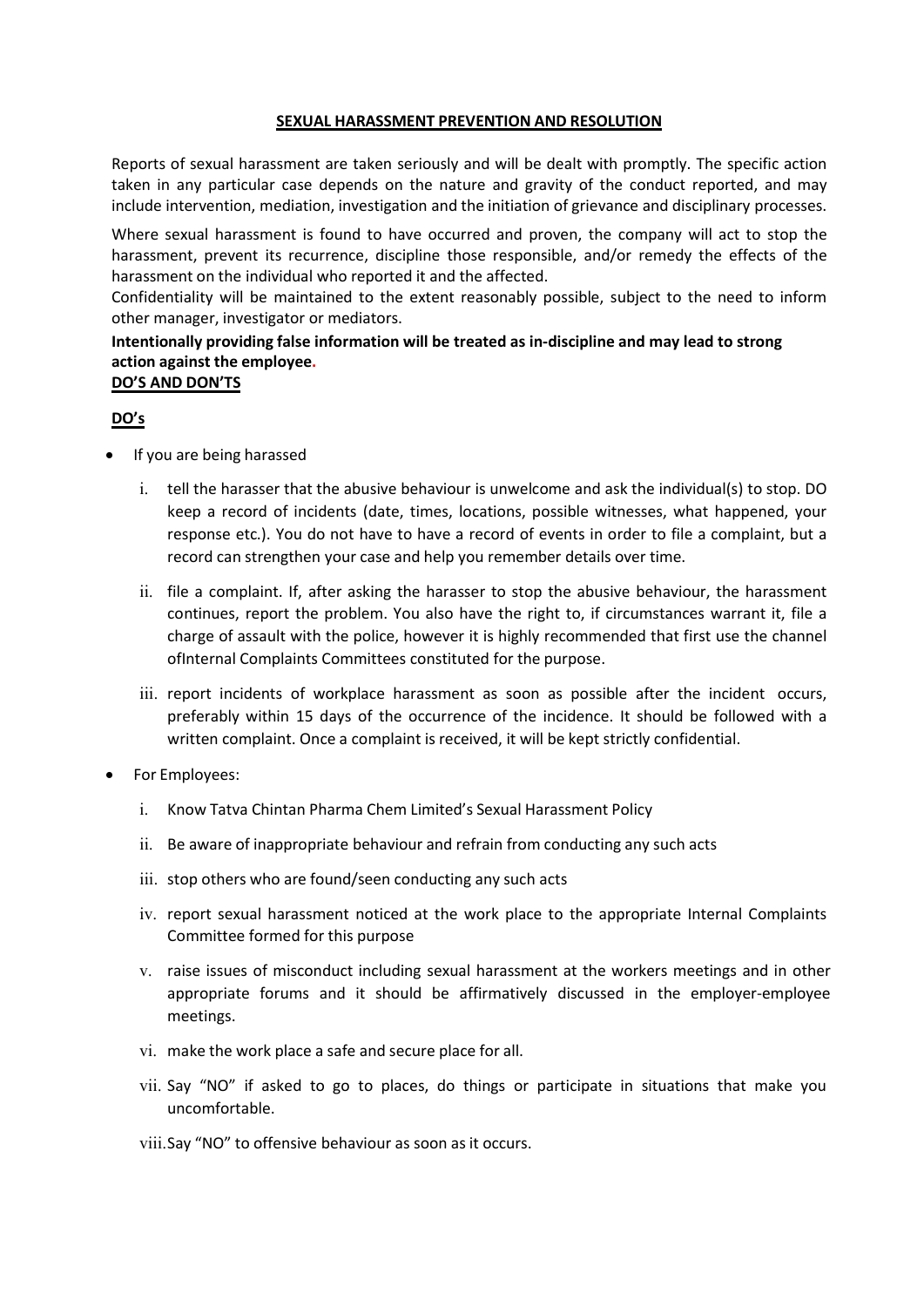- ix. refrain from taking any discriminatory actions or decisions which are contrary to the spirit<br>of this Policy.<br>x. BE Honest- When raising an issue, do it honestly without any intention to retaliate/<br>disifysomeone. refrain from taking any discriminatory actions or decisions which are contrary<br>ofthis Policy.<br>BE Honest- When raising an issue, do it honestly without any intention to l<br>falsifysomeone. ix. refrain from taking any discriminatory actions or decisions which are contrary to the spirit of<br>this Policy.<br>x. BE Honest- When raising an issue, do it honestly without any intention to retaliate/<br>falsify some one.<br><br>no ix. refrain from taking any discriminatory actions or decisions which are contra<br>of this Policy.<br>
2. BE Honest- When raising an issue, do it honestly without any intention to<br>
falsify someone.<br> **ON'Ts**<br>
2. Onot indulge in refrain from taking any discriminatory actions or decisions which are contrary to the spirit<br>
Of this Policy.<br>
BE Honest- When raising an issue, do it honestly without any intention to retaliate/<br>
falsify someone.<br>
Induge
	- falsifysomeone.

# DON'Ts

- 
- ix. refrain from taking any discriminatory actions or decisions which are contrary to the spirit<br>of this Policy.<br>The Honest-When raising an issue, do it honestly without any intention to retaliate/<br>falsifysomeone.<br>DONTs<br>Do ix. refrain from taking any discriminatory actions or decisions which are contrary to the spirit<br>of this Policy.<br>X. BE Honest-When raising an issue, do it honestly without any intention to retaliate/<br>falsify someone.<br>DOMTs ix. refrain from taking any discriminatory actions or decisions which are contrary to the spirit<br>of this Policy.<br>The Honest-When raising an issue, do it honestly without any intention to retaliate/<br>sisifysomeone.<br>Intimulat ix. refrain from taking any discriminatory actions or decisions which are contrary to the spirit<br>
of this Policy.<br>
2. BE Honest- When raising an issue, do it honestly without any intention to retallate/<br>
1981<br>
1991<br>
1992<br> ix. refrain from taking any discriminatory actions or decisions which are contrary to the spirit<br>of this Policy.<br>
x. BE Honest- When raising an issue, do it honestly without any intention to retaliate/<br>
faisify someone.<br>
i i. Eve teasing;<br>
ii. Unwelcome sexual advances or propositions, whether they involve physical touching or not<br>
Comments on personal appearance and individual's body;<br>
iii. Sexual comments, innuendoes, gestures, and suggest
- 
- implications;
- 
- 
- refrain from taking any discriminatory actions or decisions which are contrary to the spirit<br>of this Policy.<br>BE Honest-When raising an issue, do it honestly without any intention to retaliate/<br>falsifysomeone.<br>It als also t vi. Staring or staring an issue, do it honestly without any intention to retaliate/<br>
Staring: distiysomeone.<br>
Contriduge in any of the following behaviour:<br>
i. Eve teasing:<br>
ii. Unwelcome sexual advances or propositions, w x. is thonst- when raising an issue, do it nonestly without any intention to retaliate/<br>
stroking-<br>
stroking, the following behaviour:<br>
i. Eve teasing:<br>
i. Unwelcome sexual advances or propositions, whether they involve ph ralstlysomeone.<br>
Indulge in any of the following behaviour:<br>
Eve teasing;<br>
Eve teasing;<br>
Comments on personal appearance and individual's body;<br>
Sexual comments in personal appearance and individual's body;<br>
Sexual comment **ONTS**<br>
i. Eve teasing;<br>
i. Eve teasing;<br>
i. Use of level, following behaviour:<br>
comments on personal appearance and individual's body;<br>
comments on personal appearance and individual's body;<br>
i. Sexual comments, innuendoe ndulge in any of the following behaviour:<br>
Eve teasing;<br>
Unwelcome sexual advances or propositions, whether they involve physical touching or not;<br>
Comments on personal appearance and individual's body;<br>
Sexual comments, i ii. Unwelcome sexual advances or propositions, whether they involve physical touching or not;<br>
Comments on personal appearance and individual's body;<br>
iii. Sexual comments, innuendoes, gestures, and suggestive or insulting Comments on personal appearance and individual's body;<br>
Sexual comments, innuendoes, gestures, and suggestive or insulting comments;<br>
iv. Use of leved, foul, off-colour, sexually oriented language or "dirty" jokes with sex Existing the transmission of sexual comments, the original time dialy discussed or "dirty" jokes with sexual implications;<br>
iv. Use of leved, foul, off-colour, sexually oriented language or "dirty" jokes with sexual<br>
impli
- 
- 
- 
- 
- 
- 
- 
- iv. Use of lewd, foul, off-colour, sexually oriented language or "dirty" jokes with sexual<br>
implications;<br>
sexual epithets, written or oral references to sexual conduct, gossip regarding one's sex and<br>
personal life; comme xiv.<br>Sexual epithets, written or oral references to sexual conduct, gossip regarding one's sex and<br>personal life; comments about an individual's sexual activity, deficiencies, or prowess;<br>vi.<br>Leering or staring at another' personal life; comments about an individual's sexual activity, deficiencies, or prowess;<br>vi. Leering or staring at another's body and/or sexually suggestive gesturing;<br>vii. Whistling, touching, stroking someone's hair, bru Electing or staring at another's body and/or sexually suggestive gesturing;<br>
Whistling, touching, stroking someone's hair, brushing against another's body, pinching, patting,<br>
Whistling, touching, groping, kissing or fondl Leering or staring at another's body and/or sexually suggestive gesturing;<br>Whistling, touching, stroking someone's hair, brushing against another's body, pinching, patting,<br>rubbing; grabbing, groping, kissing or fondling a vii. Whistling, touching, stroking someones hair, brushing against another's body, pinching, patting,<br>
viii. Displaying sexually suggestive or explicit objects, posters, pictures, photographs, calendars,<br>
cartoons, screen
- 
- 
- vii. Displaying sexually suggestive or explicit objects, posters, pictures, photographs, calendars,<br>cartoons, screen savers or one's own body parts;<br>i.e. Sitting in an obscene manner;<br>x. Excessively lengthy shake hands;<br>xi Displaying sexually suggestive or explicit objects, posters, pictures, photographs, calendars,<br>Cartoons, screen savers or one's own body parts;<br>Sitting in an obscene manner;<br>Excessively lengthy shake hands;<br>Direct or impli xivii. Sitting in an obscene manner;<br>x. Excessively lengthy shake hands;<br>xii. The transmission of sexually offensive e-mail, voicemail, or instant or text messages;<br>xii. Univelcome repeated requests for dates or outings;<br>x Sitting in an obscene manner;<br>Excessively lengthy shake hands;<br>Direct or implied enquiries into one's sexual experiences;<br>The transmission of sexually offensive e-mail, voicemail, or instant or text messages;<br>Directione re Excessively lengthy shake hands;<br>Direct or implied enquiries into one's sexual experiences;<br>The transmission of sexually offensive e-mail, voicemail, or instant or text messages;<br>Unwelcome repeated requests for dates or ou Excessively lengthy shake hallus;<br>Direct or implied enquiries into one's sexual experiences;<br>The transmission of sexually offensive e-mail, voicemail, or instant or text messages;<br>Directome repeated requests for dates or o xi. Direct of implied enquines into one's sexual experiences;<br>xii. The transmission of sexually offensive e-mail, voicemail, or instant or text messages;<br>xii. Unwelcome repeated requests for dates or outings;<br>xiv. Gender b xin. The draishinsholt of sextaing offerious exerting, or instant of lext fitessages,<br>xit. Univelcome repeated requests for dates croutings;<br>xiv. Gender based insults or sexist remarks;<br>xiv. Divelomes explodence in any man
- 
-